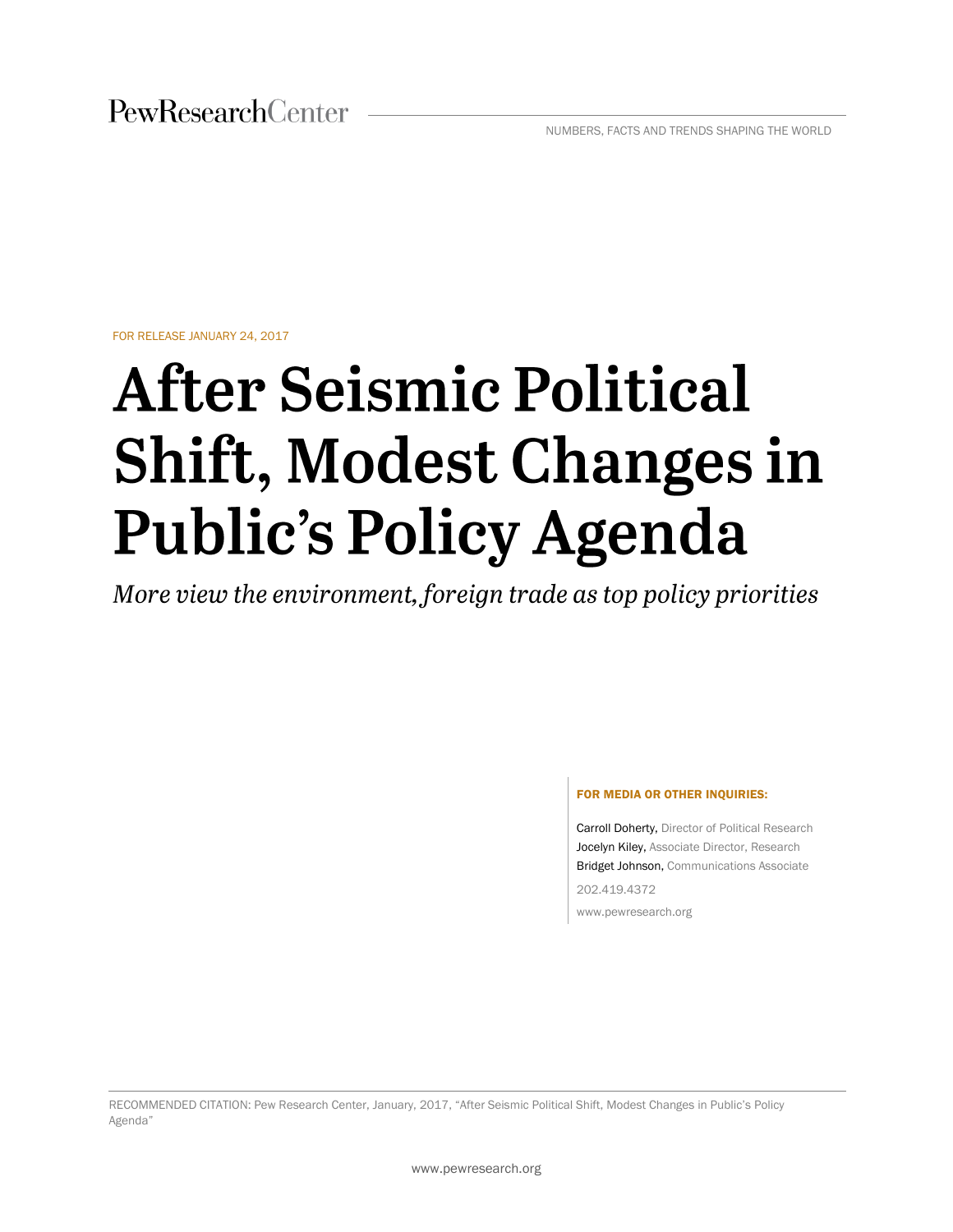# About Pew Research Center

Pew Research Center is a nonpartisan fact tank that informs the public about the issues, attitudes and trends shaping America and the world. It does not take policy positions. It conducts public opinion polling, demographic research, content analysis and other data-driven social science research. The Center studies U.S. politics and policy; journalism and media; internet, science and technology; religion and public life; Hispanic trends; global attitudes and trends; and U.S. social and demographic trends. All of the Center's reports are available at [www.pewresearch.org.](http://www.pewresearch.org/) Pew Research Center is a subsidiary of The Pew Charitable Trusts, its primary funder.

© Pew Research Center 2017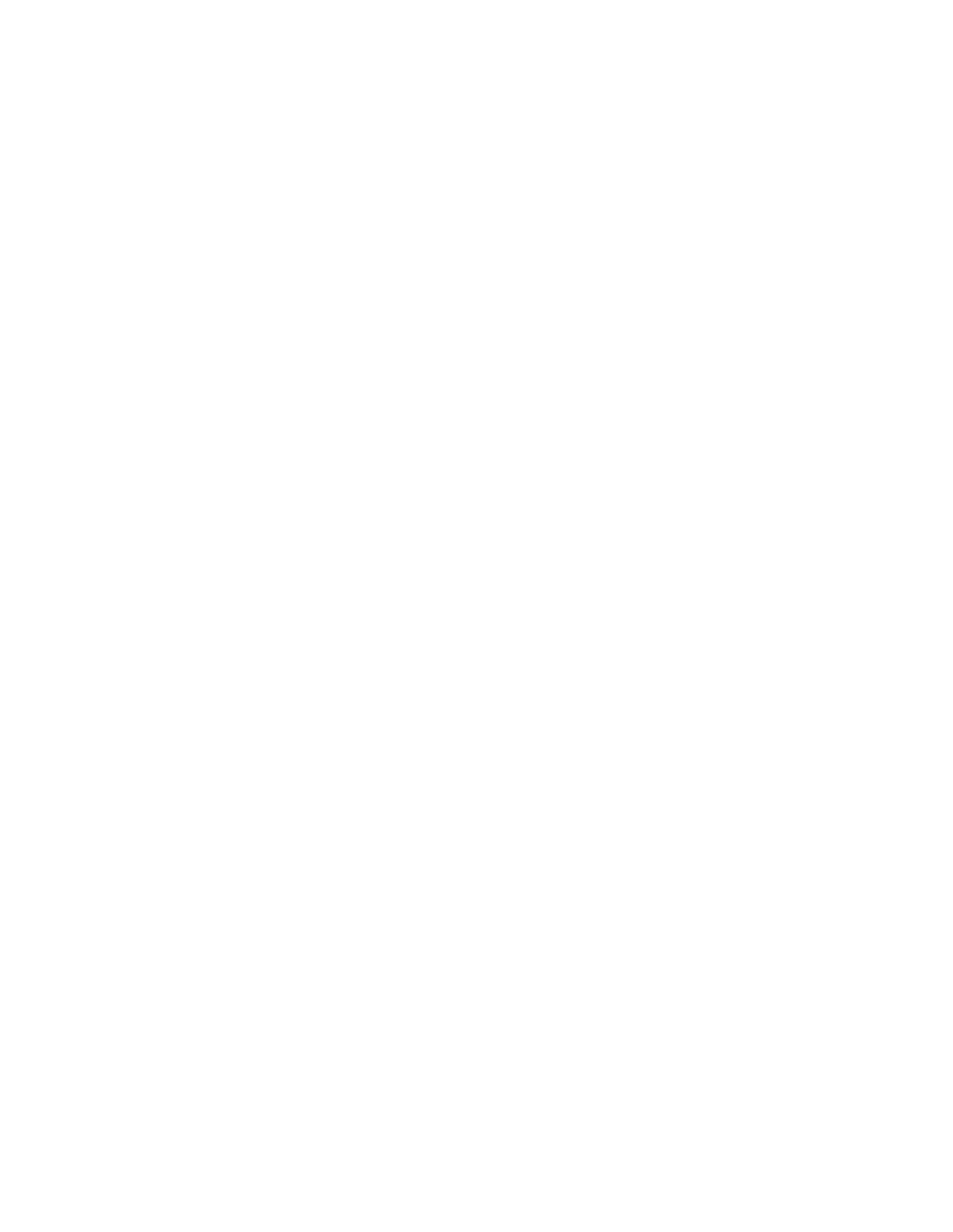# After Seismic Political Shift, Modest Changes in Public's Policy Agenda

More view the environment, foreign trade as top policy priorities

As Donald Trump enters the White House, the nation's leading policy priorities are little changed from the final years of Barack Obama's presidency. And the partisan divisions over many of the public's priorities – from dealing with global climate change to strengthening the nation's military – remain as wide as ever.

Roughly three-quarters say that defending the country from terrorism (76%) and strengthening the economy (73%) should be top priorities for Congress and the new president. And two-thirds or more prioritize improving the educational system (69%), improving the job situation (68%) and reducing health care costs (66%).

These all have ranked among the public's top policy priorities in recent years. Still, there are some changes in the public's to-do list: A majority of Americans (55%) now cite protecting the environment as a top priority, up from 47% a year ago.

Global trade, which ranks relatively low on the public's policy agenda, is viewed as more important than in the past. Currently, 40% say dealing with global trade issues should be a top policy priority, up from 31% last year. On

# Public's policy priorities for 2017

*% rating each a top priority for Trump and Congress*



Source: Survey conducted Jan. 4-9, 2017. PEW RESEARCH CENTER

the other hand, the share viewing immigration as a top priority has declined, from 51% to 43%, since January 2016.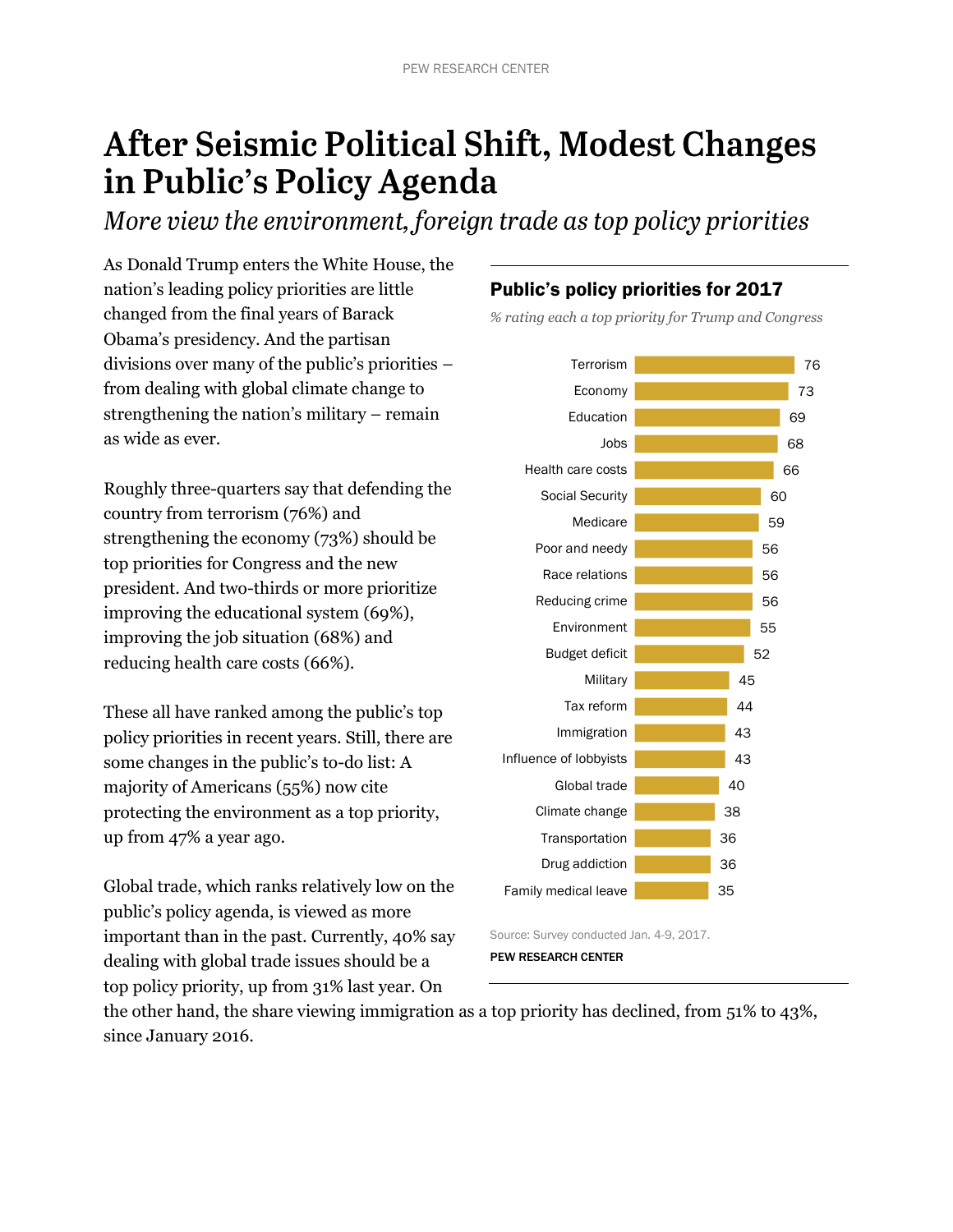The national survey, conducted Jan. 4-9, 2017 among 1,502 adults, finds little change over the past year in views of the importance of reducing the budget deficit. But the deficit is viewed as a less important priority today than it was during most of Obama's second term.

Currently, 52% say reducing the budget deficit should be a top priority for the president and Congress. Four years ago, after Obama's reelection, 72% viewed cutting the deficit as a top priority.

About six-in-ten Republicans and Republicanleaning independents (63%) say reducing the deficit should be a top policy priority; four years ago, 81% of Republicans viewed it as a top priority. Over this period, the share of Democrats and Democratic leaners citing the deficit as a top priority has declined from 65% to 46%.

### How the deficit rose – and fell – among public's priorities during Obama years

*% saying each is a top priority …*



PEW RESEARCH CENTER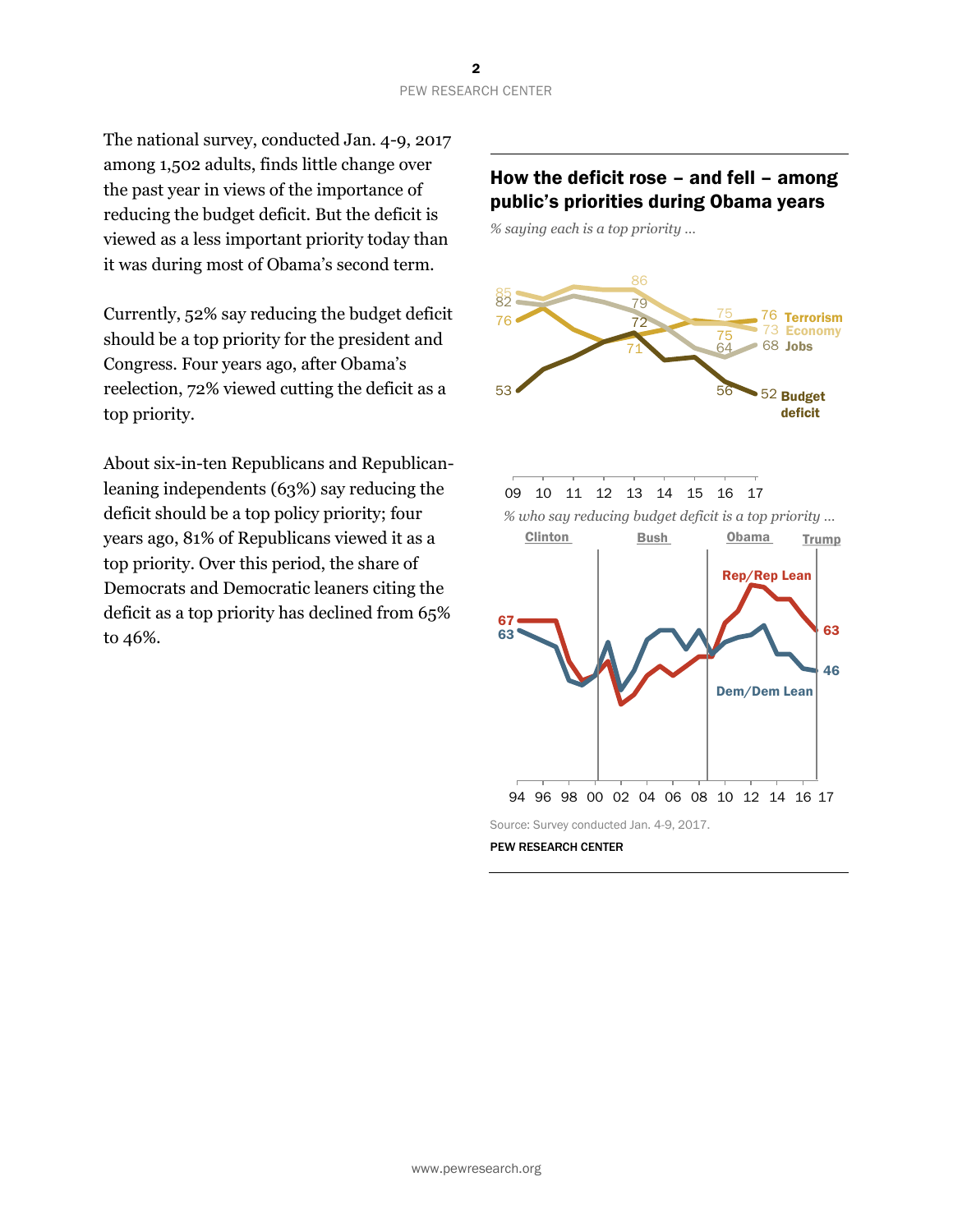# Widening partisan gap over dealing with climate change

As in previous policy priority surveys, the widest partisan gap is on the importance of dealing with

global climate change. About six-in-ten Democrats (62%) say this should be a top priority for the president and Congress. Just 15% of Republicans say the same – making climate change by far the lowest-ranked of 21 policy priorities among Republicans.

Republicans have ranked global climate change – or global warming in surveys prior to 2015 – at or close to the bottom of the list of policy priorities for more than a decade. At the same time, the share of Democrats who rate climate change as a top priority has steadily increased in recent years – from 46% in 2015 to 62% currently.

There also is a sizable partisan gap over the importance of environmental protection as a policy priority. While 72% of Democrats say protecting the environment should be a top priority for Congress and the president, just 35% of Republicans say this.

# Democrats increasingly view dealing with climate change as a top priority

*% rating each a top priority for Trump and Congress …*

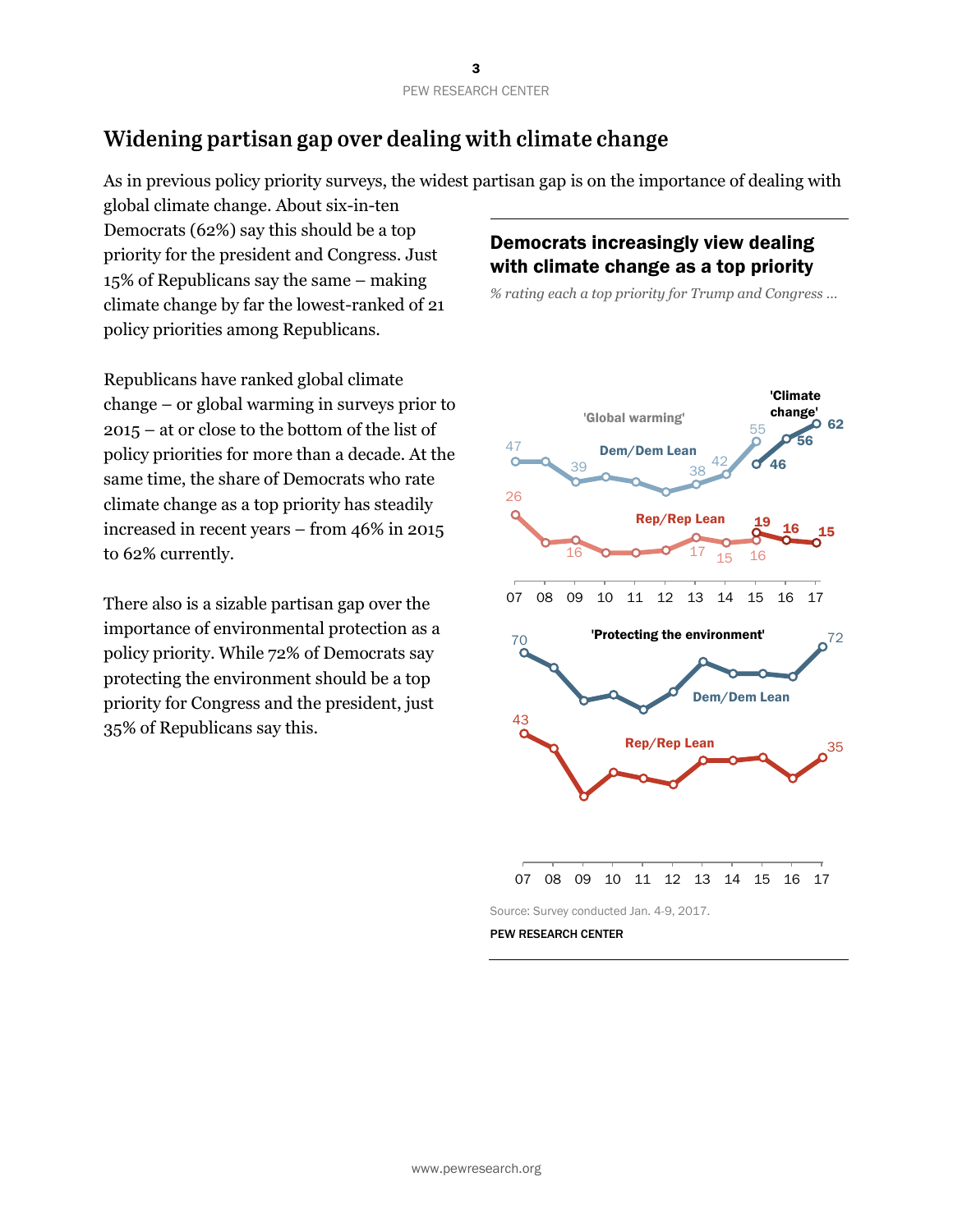# Majorities in both parties now prioritize reducing health care costs

While there are wide partisan differences on [whether to repeal the Affordable Care Act,](http://www.people-press.org/2016/12/08/4-views-of-the-aca-medicare-and-the-nations-economy/#the-future-of-the-aca) majorities of both Republicans (69%) and Democrats (63%) say reducing health care costs should be a top goal of the president and Congress.

For Republicans, this represents a sizable change in attitudes. In 2009, just 44% of Republicans cited the reduction of health care costs as a top priority. Over the past year alone, the share of Republicans who say cutting health care costs should be a top priority has increased from 57% to 69%.

Democrats' views have shown less change over this period. As a result, partisan differences over this issue are much narrower today than in 2013 or 2009.

# Republicans increasingly view reduction of health care costs as a top priority

*% who rate reducing health care costs a top priority* 

|                                                                                    | 2009  | 2013  | 2016 |      | $09-17$<br>$2017$ change |  |  |
|------------------------------------------------------------------------------------|-------|-------|------|------|--------------------------|--|--|
|                                                                                    | %     | %     | %    | %    |                          |  |  |
| Total                                                                              | 59    | 63    | 61   | 66   | $+7$                     |  |  |
| Rep/Rep Lean                                                                       | 44    | 52    | 57   | 69   | $+25$                    |  |  |
| Dem/Dem Lean                                                                       | 68    | 73    | 64   | 63   | -5                       |  |  |
| R-D gap                                                                            | $-24$ | $-21$ | $-7$ | $+6$ |                          |  |  |
| Note: Significant differences in bold.<br>Source: Survey conducted Jan. 4-9, 2017. |       |       |      |      |                          |  |  |

PEW RESEARCH CENTER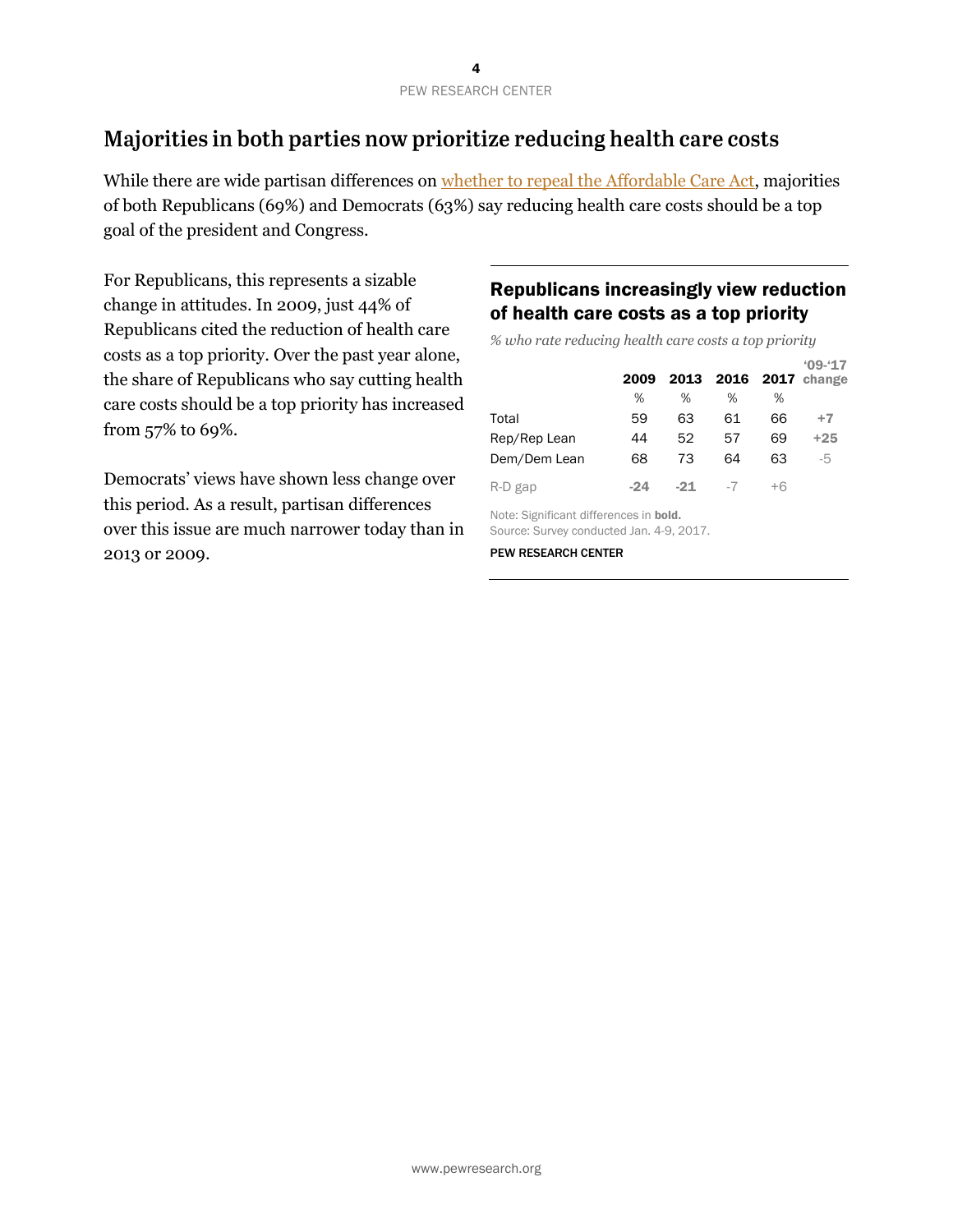# Wide partisan gaps on many priorities, common ground on others

Aside from climate change and the environment, some of the largest partisan gaps are on the

importance of strengthening the military, dealing with the poor and needy and immigration.

Republicans are far more likely than Democrats to say that strengthening the military should be a top policy priority. Two-thirds of Republicans and Republican leaners (67%) say this should be a top goal of the president and Congress, compared with just 25% of Democrats. For Democrats, strengthening the military is the lowest-ranked policy goal.

In addition, nearly twice as many Republicans (59%) as Democrats (31%) rate dealing with immigration as a top policy priority. And while 51% of Republicans view reforming the tax system as a top priority, fewer Democrats (37%) say the same.

By contrast, more Democrats than Republicans view dealing with the problems of the poor and needy (72% of Democrats, 40% of Republicans), and dealing with race relations (69%

# **Partisans differ over priority Trump and Congress** should give to immigration, poverty, race relations

% rating each a top priority among ...

|                        | Dem/Lean Dem                      | Rep/Lean Rep<br>Total |
|------------------------|-----------------------------------|-----------------------|
| Terrorism              | 72<br>82<br>$\bullet$<br>- 0      | 76                    |
| Economy                | 69<br>79<br>$\bullet\quad\bullet$ | 73                    |
| Education              | $59$ $\bullet$<br>$\bullet$ 77    | 69                    |
| Jobs                   | 65 • • 71                         | 68                    |
| Health care costs      | 63 • 69                           | 66                    |
| Social Security        | 59 6 60                           | 60                    |
| Medicare               | 57 ●● 62                          | 59                    |
| Poor and needy         | 40 ●<br>•72                       | 56                    |
| Race relations         | 45 ●<br>• 69                      | 56                    |
| Reducing crime         | 51<br>- 58                        | 56                    |
| Environment            | 35 <sup>°</sup><br>•72            | 55                    |
| Budget deficit         | 46 ●<br>• 63                      | 52                    |
| Military               | $25$ $\bullet$<br>• 67            | 45                    |
| Tax reform             | - 51<br>$37 \bullet \bullet$      | 44                    |
| Immigration            | $31 \bullet$<br>- 59              | 43                    |
| Influence of lobbyists | 40 00 44                          | 43                    |
| Global trade           | 39 00 42                          | 40                    |
| Climate change         | 15<br>• 62                        | 38                    |
| Transportation         | 30 $\bullet$ $\bullet$ 42         | 36                    |
| Drug addiction         | $32 \bullet \bullet$<br>39        | 36                    |
| Family medical leave   | 42<br>$24$ $\bullet$<br>$\bullet$ | 35                    |
|                        | f<br>50<br>$\mathbf 0$            | 100                   |

Source: Survey conducted Jan. 4-9, 2017.

PEW RESEARCH CENTER

of Democrats, 45% of Republicans) as top policy goals.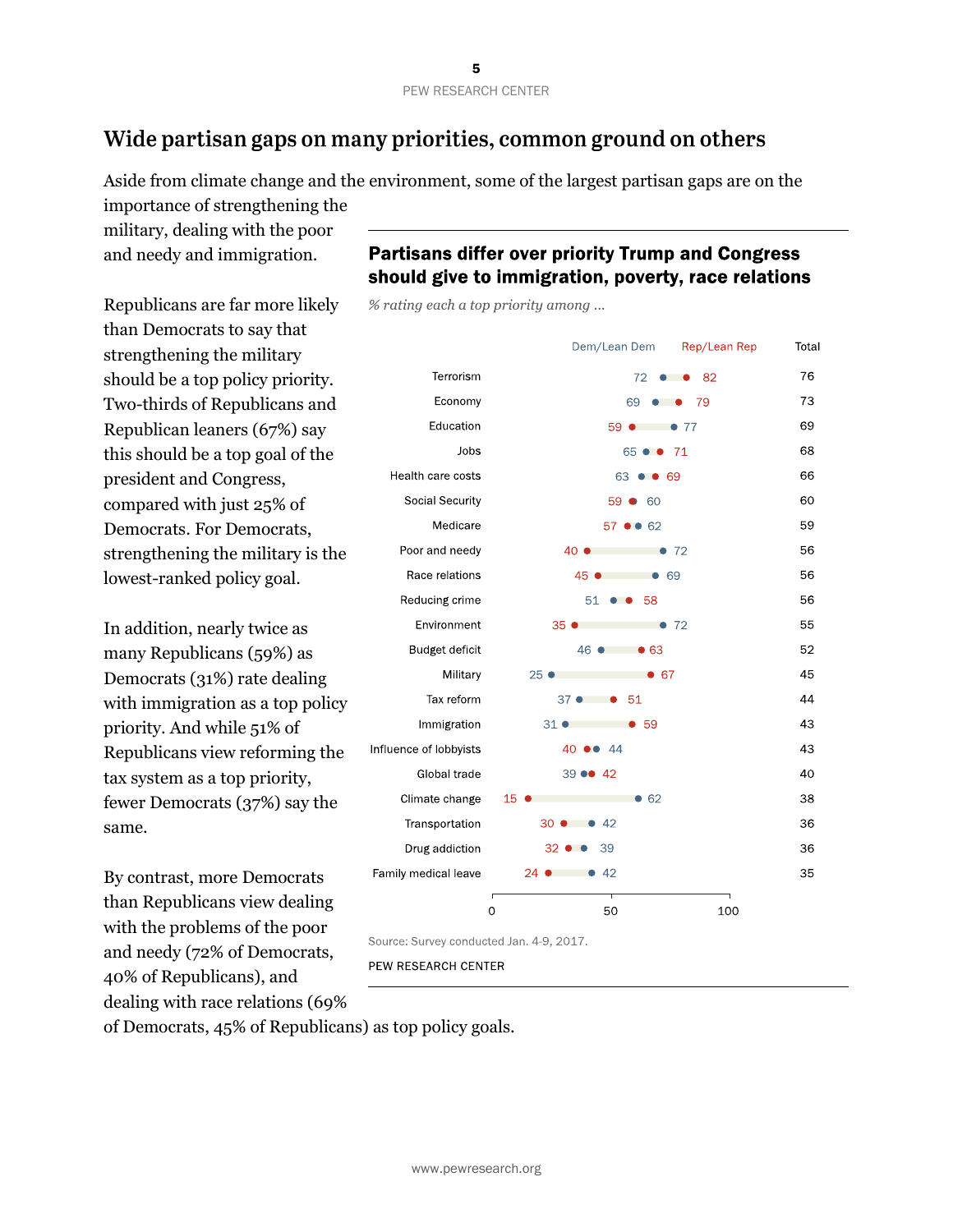There are several policy goals that Republicans and Democrats have in common, however. With proposals to revamp entitlement programs being considered by the GOP-led Congress, 62% of Democrats and 57% of Republicans rate "taking steps to making the Medicare system financially sound" as a top priority.

Nearly identical majorities in both parties (60% of Democrats, 59% of Republicans) also say taking steps to make Social Security financially sound should be a top priority.

# Leading policy priorities for Republicans and Democrats

*% saying each is a top priority …*

| Rep/Rep Lean        | Dem/Dem Lean       |
|---------------------|--------------------|
| 82% Terrorism       | 77% Education      |
| 79% Economy         | 72% Environment    |
| 71% Jobs            | 72% Terrorism      |
| 69% Health costs    | 72% Poor people    |
| 67% Military        | 69% Race relations |
| 63% Budget deficit  | 69% Economy        |
| 59% Social Security | 65% Jobs           |
| 59% Education       | 63% Health costs   |
| 59% Immigration     | 62% Climate change |
| 58% Crime           | 62% Medicare       |
|                     |                    |

Source: Survey conducted Jan. 4-9, 2016. PEW RESEARCH CENTER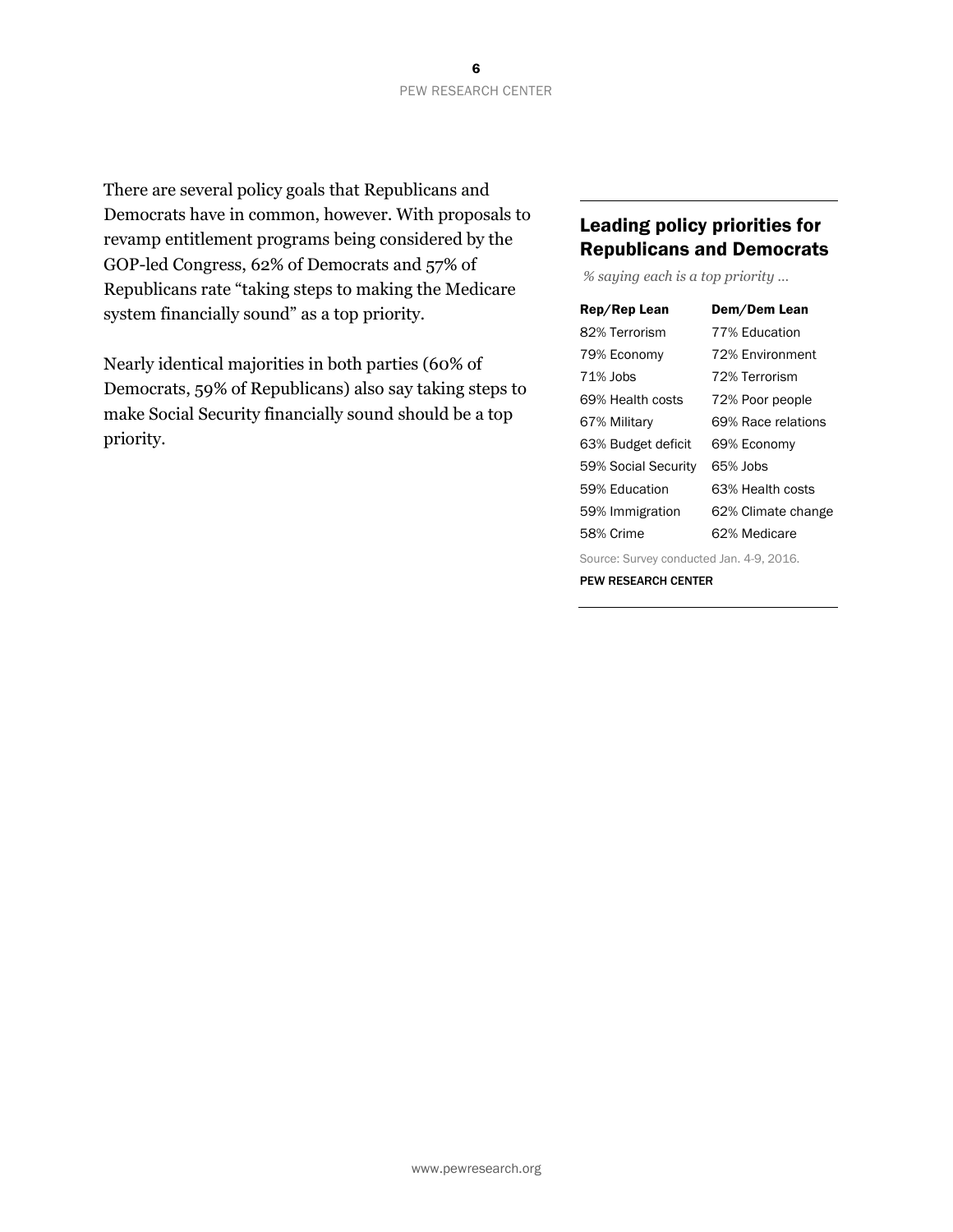# Age and policy priorities

The policy priorities of young people and older Americans differ in key respects. Older adults are more likely to prioritize strengthening the military, reducing the influence of lobbyists, immigration, Medicare and Social Security, among other issues. Conversely, younger people are more likely than their elders to prioritize environmental concerns.

While a 58% majority of those 65 and older say strengthening the military is a top priority, just a third of those younger than 30 say the same.

Older adults (65 and up) also attach greater importance than younger people (18-29) to reducing the influence of lobbyists and special interests in Washington (56% vs. 31%), improving transportation (52% vs. 27%), addressing immigration (56% vs. 36%), and taking steps to make Medicare (70% vs. 52%) and Social Security (72% vs. 55%) financially secure.

For their part, those under 30 years of age are more likely than those 65 and older to say that environmental protection (64% vs. 48%) and global climate change (48% vs. 34%) should be top priorities.

Majorities of both those 18-29 and those 65 and older say that addressing race relations should be a top priority for Congress and the president; yet for young people this is a top tier issue, while for older Americans race relations ranks closer to the middle of the policies list.

# Older adults give greater priority to military, immigration and entitlements

*% rating each a top priority for Trump and Congress …*

|                             |     |       |     |     | Young-  |
|-----------------------------|-----|-------|-----|-----|---------|
|                             | 18- | $30-$ | 50- |     | $Q$ $d$ |
|                             | 29  | 49    | 64  | 65+ | diff    |
|                             | %   | %     | %   | %   |         |
| Strengthening the military  | 33  | 39    | 51  | 58  | $-25$   |
| Reducing lobbyist influence | 31  | 36    | 51  | 56  | $-25$   |
| Improving transportation    | 27  | 35    | 34  | 52  | $-25$   |
| Immigration                 | 36  | 39    | 45  | 56  | $-20$   |
| Medicare                    | 52  | 59    | 58  | 70  | $-18$   |
| <b>Social Security</b>      | 55  | 53    | 64  | 72  | $-17$   |
| Improving job situation     | 58  | 67    | 76  | 73  | $-15$   |
| Terrorism                   | 71  | 69    | 84  | 84  | $-13$   |
| Tax reform                  | 39  | 43    | 44  | 50  | $-11$   |
| Health care costs           | 59  | 66    | 70  | 69  | $-10$   |
| Drug addiction              | 35  | 33    | 35  | 44  | -9      |
| Strengthening economy       | 69  | 75    | 71  | 76  | $-7$    |
| Reducing budget deficit     | 47  | 50    | 61  | 53  | $-6$    |
| Global trade issues         | 37  | 38    | 47  | 42  | -5      |
| Reducing crime              | 57  | 47    | 64  | 61  | $-4$    |
| Education                   | 73  | 69    | 64  | 70  | $+3$    |
| Problems of poor & needy    | 62  | 56    | 54  | 57  | $+5$    |
| Paid family & medical leave | 41  | 33    | 33  | 34  | $+7$    |
| Addressing race relations   | 66  | 58    | 47  | 56  | $+10$   |
| Global climate change       | 48  | 37    | 33  | 34  | $+14$   |
| Protecting environment      | 64  | 59    | 48  | 48  | $+16$   |
|                             |     |       |     |     |         |

Note: Significant differences in bold.

Source: Survey conducted Jan. 4-9, 2017.

PEW RESEARCH CENTER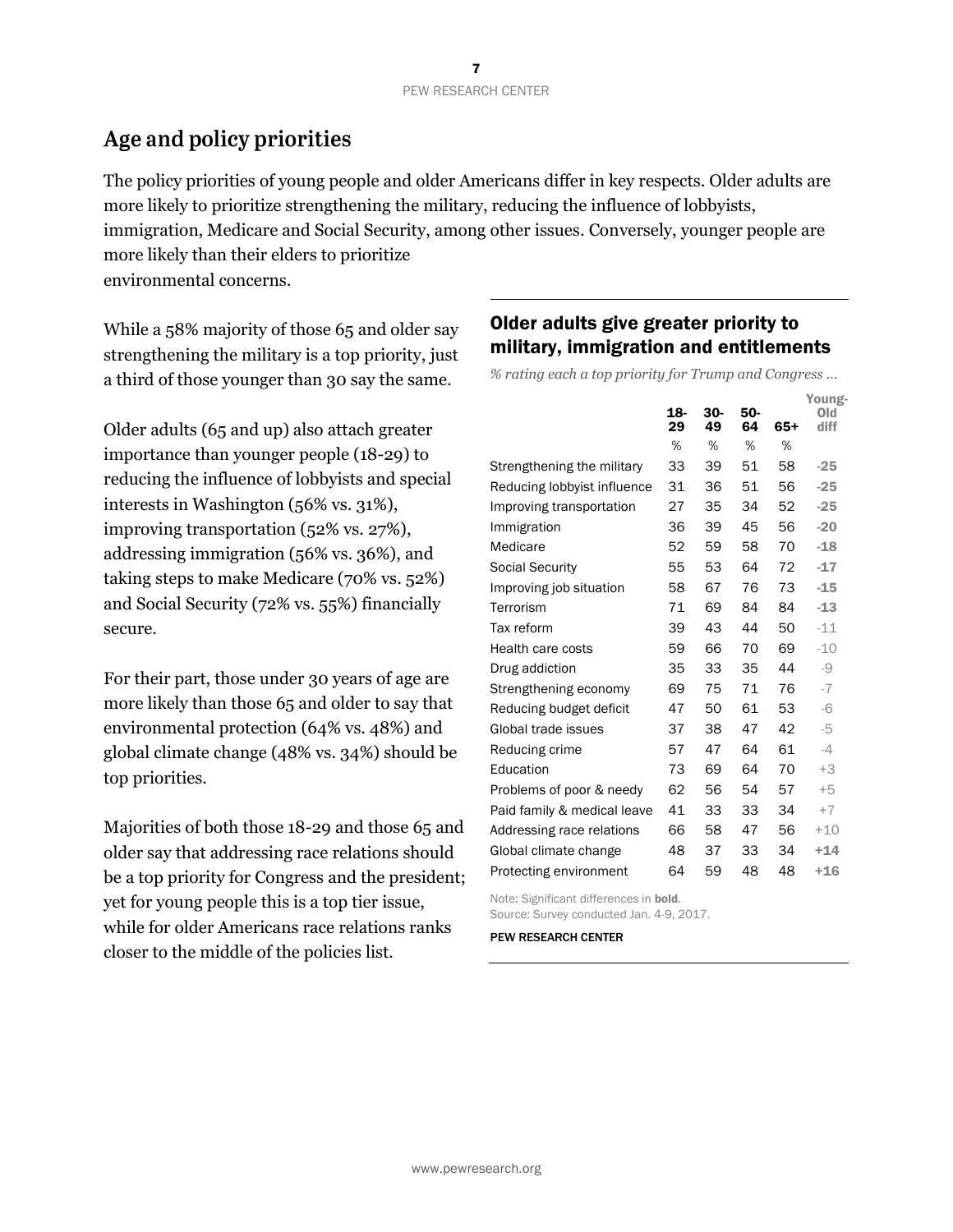# Long-term changes in public's agenda

Although the White House changed hands from a Democrat to a Republican, a review of the

public's to-do list shows only modest changes in the public's priorities from 2016 to 2017. For the last three years, defending the country against terrorism and strengthening the nation's economy have shared the top of the priority list.

While the economy remains one of the top priorities for most Americans, that share has declined over the past several years (from 85% in January 2009 and 86% in January 2013 to 73% today).

Similarly, while about two-thirds (68%) now rate improving the job situation as a top priority, public emphasis on the employment situation in the country has declined in recent years – eight years ago (82%) and four years ago (79%), roughly eight-in-ten Americans rated this a top priority.

# Fewer view the economy, jobs as top priorities today than did so in Obama's first year

*% rating each a top priority for the president and Congress each year …*

|                                                                  |             | 8 years 4 years 1 year   |             |             |            |                        |
|------------------------------------------------------------------|-------------|--------------------------|-------------|-------------|------------|------------------------|
|                                                                  | ago         | ago                      | ago         | <b>Now</b>  | 8-year     | $1$ -year              |
|                                                                  | Jan<br>2009 | Jan<br>2013              | Jan<br>2016 | Jan<br>2017 | chg        | chg<br>'09-'17 '16-'17 |
|                                                                  | %           | %                        | %           | %           |            |                        |
| Defending against terrorism                                      | 76          | 71                       | 75          | 76          | $\bigcirc$ | $+1$                   |
| Strengthening nation's economy                                   | 85          | 86                       | 75          | 73          | $-12$      | $-2$                   |
| Improving education                                              | 61          | 70                       | 66          | 69          | $+8$       | $+3$                   |
| Improving job situation                                          | 82          | 79                       | 64          | 68          | $-14$      | $+4$                   |
| Reducing health care costs                                       | 59          | 63                       | 61          | 66          | $+7$       | $+5$                   |
| <b>Securing Social Security</b>                                  | 63          | 70                       | 62          | 60          | -3         | $-2$                   |
| <b>Securing Medicare</b>                                         | 60          | 65                       | 58          | 59          | $-1$       | $+1$                   |
| Problems of poor and needy                                       | 50          | 57                       | 54          | 56          | $+6$       | $+2$                   |
| Addressing race relations                                        | --          | $\overline{\phantom{a}}$ |             | 56          | n/a        | n/a                    |
| Reducing crime                                                   | 46          | 55                       | 58          | 56          | $+10$      | $-2$                   |
| Protecting environment                                           | 41          | 52                       | 47          | 55          | $+14$      | $+8$                   |
| Reducing budget deficit                                          | 53          | 72                       | 56          | 52          | $-1$       | $-4$                   |
| Strengthening the military                                       | 44          | 41                       | 49          | 45          | $+1$       | -4                     |
| Reforming tax system                                             | --          | 52                       | 45          | 44          | n/a        | $-1$                   |
| Dealing with immigration                                         | 41          | 39                       | 51          | 43          | $+2$       | -8                     |
| Reducing lobbyist influence                                      | 36          | 44                       |             | 43          | $+7$       | n/a                    |
| Dealing with global trade                                        | 31          | 31                       | 31          | 40          | $+9$       | $+9$                   |
| Dealing with climate change                                      | 30          | 28                       | 38          | 38          | $+8$       | $\circ$                |
| Improving transportation                                         | --          | 30                       | ш,          | 36          | n/a        | n/a                    |
| Dealing with drug addiction                                      | --          |                          |             | 36          | n/a        | n/a                    |
| Expanding access to paid family<br>and medical leave for workers |             |                          |             | 35          | n/a        | n/a                    |

Notes: In 2013 and earlier, the item "dealing with immigration" asked about "illegal immigration." In 2015 and earlier, the item "Dealing with global climate change" asked about "global warming." Significant changes in bold. Source: Survey conducted Jan. 4-9, 2017.

PEW RESEARCH CENTER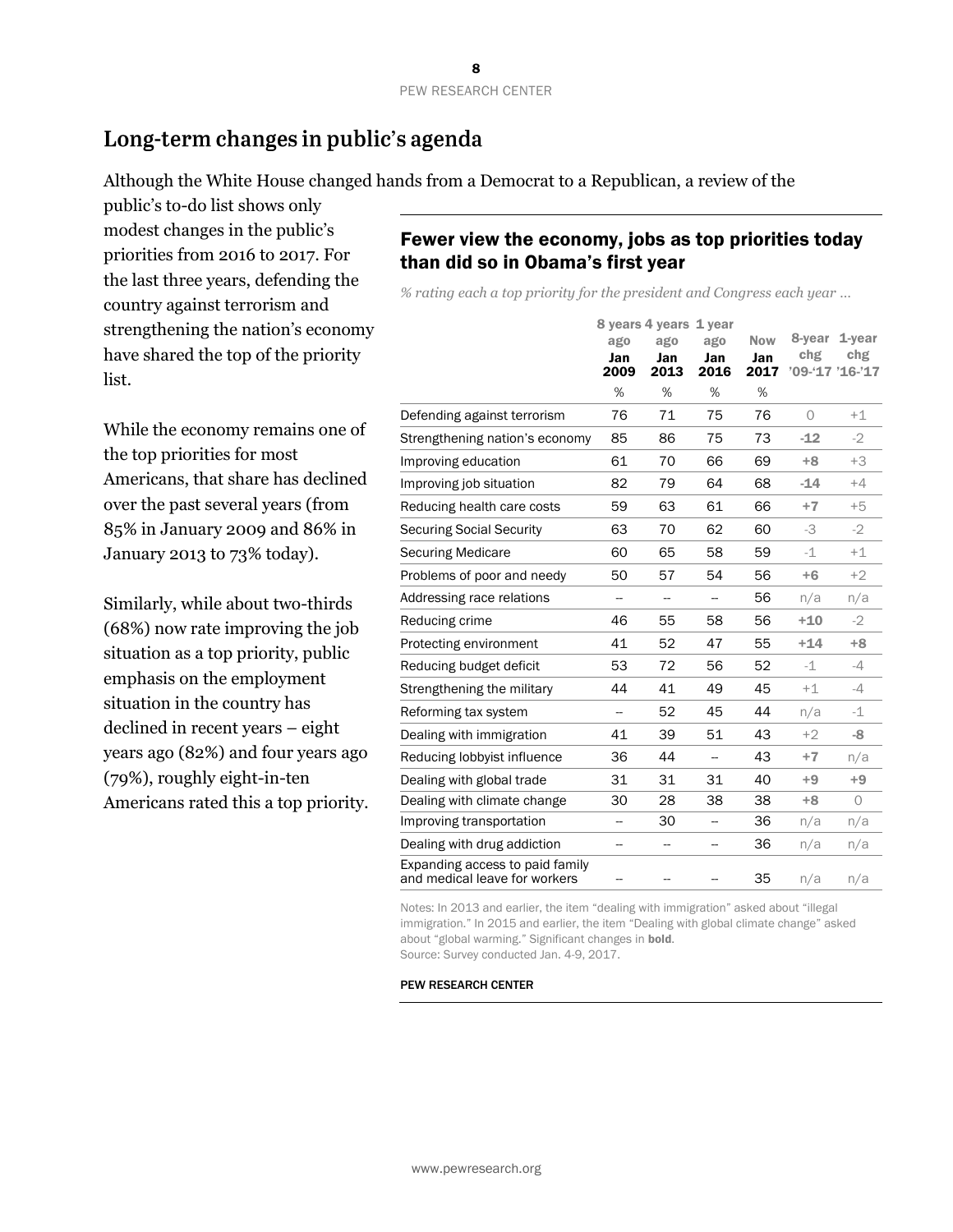# Acknowledgements

This report is a collaborative effort based on the input and analysis of the following individuals:

### Research team

Carroll Doherty, *Director, Political Research* Jocelyn Kiley, *Associate Director, Political Research* Alec Tyson, *Senior Researcher* Bradley Jones, *Research Associate* Baxter Oliphant, *Research Associate* Rob Suls, *Research Associate* Hannah Fingerhut, *Research Assistant* Shiva Maniam, *Research Assistant* Samantha Smith, *Research Assistant*

### Communications and editorial

Bridget Johnson, *Communications Associate*

### Graphic design and web publishing

Peter Bell, *Information Graphics Designer*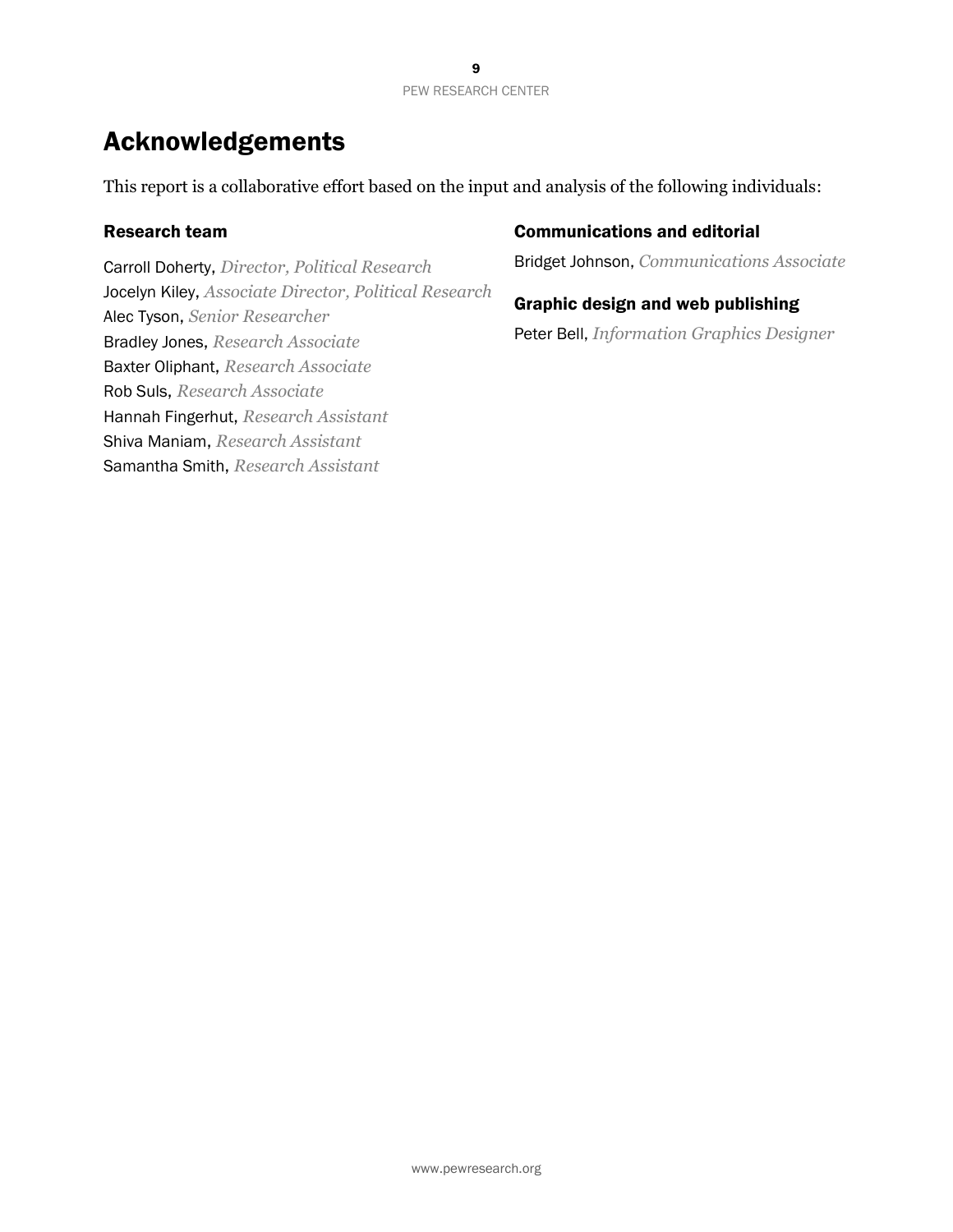# Methodology

The analysis in this report is based on telephone interviews conducted January 4-9, 2017 among a national sample of 1,502 adults, 18 years of age or older, living in all 50 U.S. states and the District of Columbia (376 respondents were interviewed on a landline telephone, and 1,126 were interviewed on a cell phone, including 674 who had no landline telephone). The survey was conducted by interviewers at Princeton Data Source under the direction of Princeton Survey Research Associates International. A combination of landline and cell phone random digit dial samples were used; both samples were provided by Survey Sampling International. Interviews were conducted in English and Spanish. Respondents in the landline sample were selected by randomly asking for the youngest adult male or female who is now at home. Interviews in the cell sample were conducted with the person who answered the phone, if that person was an adult 18 years of age or older. For detailed information about our survey methodology, see <http://www.pewresearch.org/methodology/u-s-survey-research/>

The combined landline and cell phone sample are weighted using an iterative technique that matches gender, age, education, race, Hispanic origin and nativity and region to parameters from the 2015 Census Bureau's American Community Survey and population density to parameters from the Decennial Census. The sample also is weighted to match current patterns of telephone status (landline only, cell phone only, or both landline and cell phone), based on extrapolations from the 2016 National Health Interview Survey. The weighting procedure also accounts for the fact that respondents with both landline and cell phones have a greater probability of being included in the combined sample and adjusts for household size among respondents with a landline phone. The margins of error reported and statistical tests of significance are adjusted to account for the survey's design effect, a measure of how much efficiency is lost from the weighting procedures.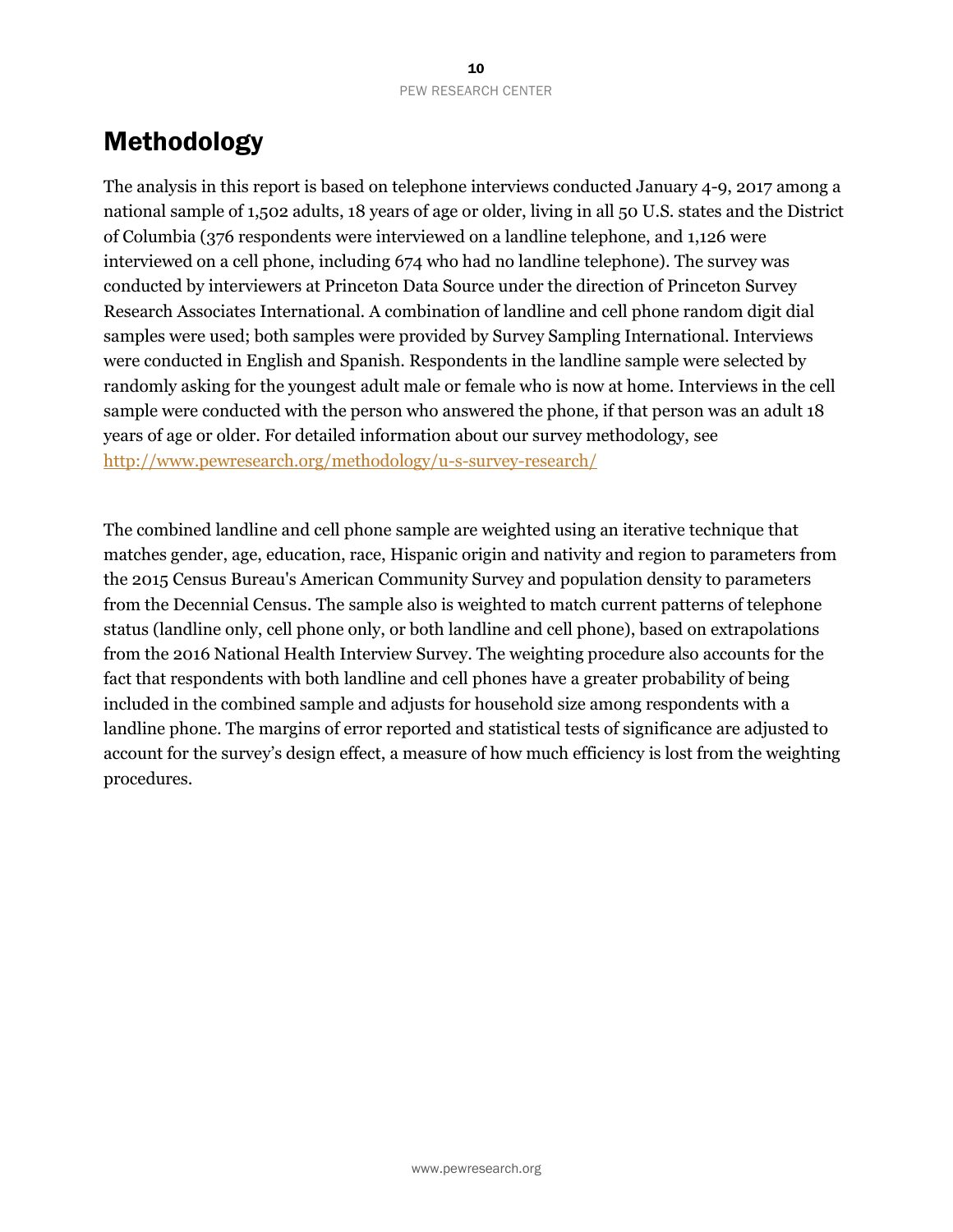The following table shows the unweighted sample sizes and the error attributable to sampling that would be expected at the 95% level of confidence for different groups in the survey:

| Survey conducted January 4-9, 2017 |                                           |                                        |
|------------------------------------|-------------------------------------------|----------------------------------------|
| Group<br>Total sample              | <b>Unweighted</b><br>sample size<br>1.502 | Plus or minus<br>2.9 percentage points |
| Half form                          | 746 (min)                                 | 4.1 percentage points                  |
| Republican/Lean Rep                | 651                                       | 4.4 percentage points                  |
| Republican/Lean Rep half form      | 316 (min)                                 | 6.3 percentage points                  |
| Democrat/Lean Dem                  | 726                                       | 4.2 percentage points                  |
| Democrat/Lean Dem half form        | 358 (min)                                 | 6.0 percentage points                  |

Sample sizes and sampling errors for other subgroups are available upon request.

In addition to sampling error, one should bear in mind that question wording and practical difficulties in conducting surveys can introduce error or bias into the findings of opinion polls.

Pew Research Center undertakes all polling activity, including calls to mobile telephone numbers, in compliance with the Telephone Consumer Protection Act and other applicable laws.

Pew Research Center is a nonprofit, tax-exempt 501(c)(3) organization and a subsidiary of The Pew Charitable Trusts, its primary funder.

© Pew Research Center, 2017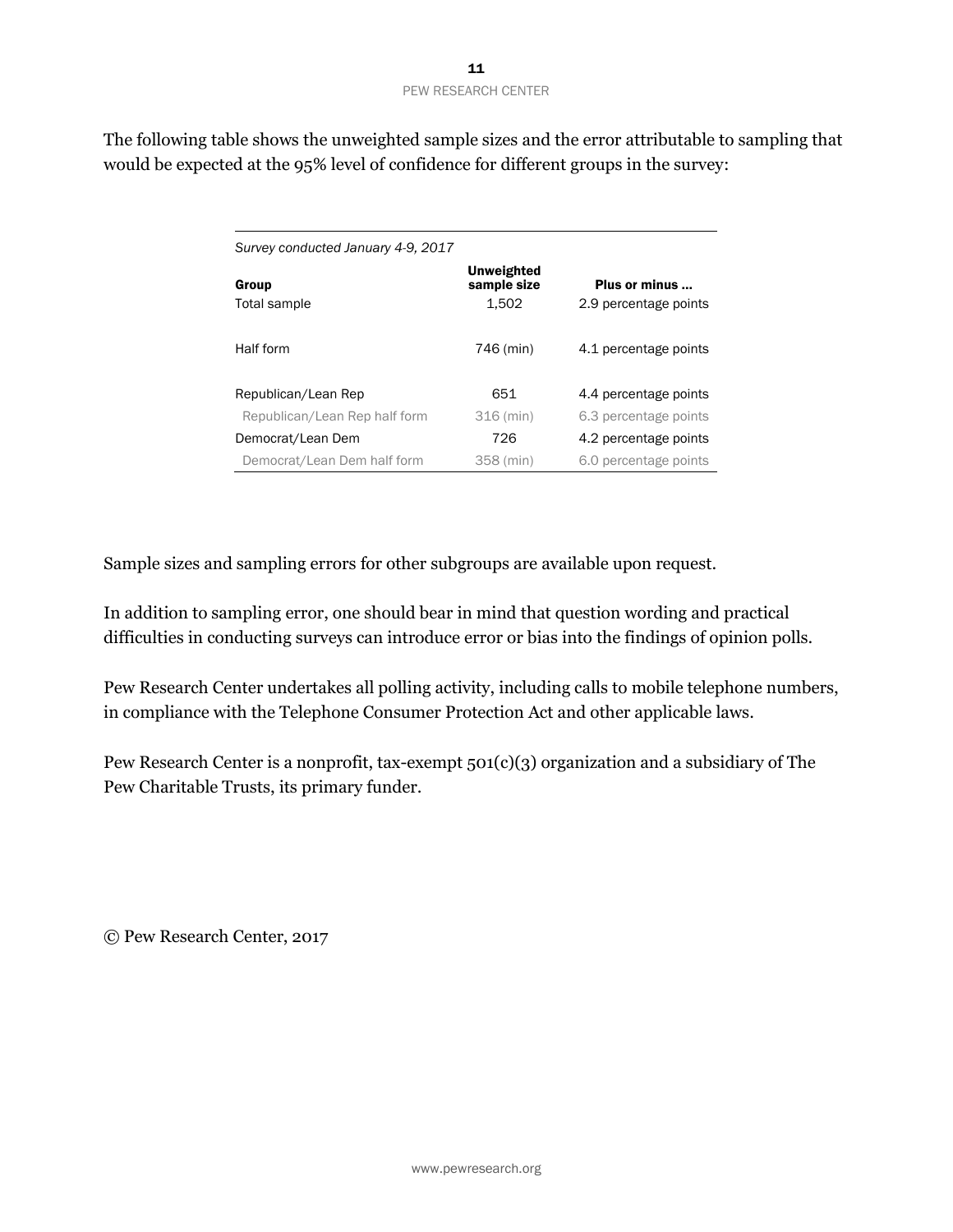#### **PEW RESEARCH CENTER JANUARY 2017 POLITICAL SURVEY FINAL TOPLINE JANUARY 4-9, 2017 N=1,502**

#### **QUESTIONS 1-2, 5-8, 15-16, 19, 22, 24, 26-31 PREVIOUSLY RELEASED**

#### **NO QUESTIONS 3-4, 9-14, 17-18, 20-21, 23, 25, 32-39**

**ASK ALL:**<br>Q.40 I'd I'd like to ask you about priorities for President-elect Trump and Congress this year. As I read from a list, tell me if you think each should be a top priority, important but lower priority, not too important or should it not be done. (First,) should **[INSERT ITEM; RANDOMIZE; OBSERVE FORM SPLITS]** be a top priority, important but lower priority, not too important, or should it not be done? What about... **[INSERT ITEM]**?) **[REPEAT AS NECESSARY TO BE SURE RESPONDENT UNDERSTANDS SCALE:**  should this be a top priority, important but lower priority, not too important, or should it not be done?**]** 

Important

|                      |                                                     |          | Inportant |                            |                                     |                         |
|----------------------|-----------------------------------------------------|----------|-----------|----------------------------|-------------------------------------|-------------------------|
|                      |                                                     | Top      |           |                            | but lower Not too Should not (VOL.) |                         |
| <b>SUMMARY TABLE</b> |                                                     | priority | priority  | important be done          |                                     | DK/Ref                  |
| f.F1                 | Defending the country from future terrorist attacks | 76       | 19        | 3                          | 1                                   | 1                       |
| p.F <sub>2</sub>     | Strengthening the nation's economy                  | 73       | 24        | $\mathbf{1}$               | 1                                   | 1                       |
| h.F1                 | Improving the educational system                    | 69       | 26        | 4                          | 1                                   | 1                       |
| a.F1                 | Improving the job situation                         | 68       | 27        | 3                          | $\ast$                              | 1                       |
| e.F1                 | Reducing health care costs                          | 66       | 28        | 3                          | 3                                   | 1                       |
| r.F2                 | Taking steps to make the Social Security system     |          |           |                            |                                     |                         |
|                      | financially sound                                   | 60       | 33        | 3                          | $\overline{2}$                      | $\overline{2}$          |
| u.F2                 | Taking steps to make the Medicare system            |          |           |                            |                                     |                         |
|                      | financially sound                                   | 59       | 33        | 4                          | 2                                   | $\overline{2}$          |
| s.F2                 | Dealing with the problems of poor and needy people  | 56       | 37        | 4                          | $\mathbf{1}$                        | $\mathbf 1$             |
| v.F2                 | Addressing race relations in this country           | 56       | 33        | 6                          | 3                                   | $\overline{2}$          |
| c.F1                 | Reducing crime                                      | 56       | 33        | 8                          | 3                                   | $\mathbf{1}$            |
| d.F1                 | Protecting the environment                          | 55       | 33        | 10                         | $\overline{2}$                      | $\mathbf{1}$            |
| b.F1                 | Reducing the budget deficit                         | 52       | 33        | 8                          | 3                                   | $\overline{\mathbf{4}}$ |
| t.F2                 | Strengthening the U.S. military                     | 45       | 34        | 12                         | 6                                   | 3                       |
| o.F2                 | Reforming the nation's tax system                   | 44       | 37        | 12                         | 3                                   | $\overline{4}$          |
| n.F2                 | Dealing with the issue of immigration               | 43       | 39        | 11                         | 5                                   | $\overline{2}$          |
| k.F1                 | Reducing the influence of lobbyists and special     |          |           |                            |                                     |                         |
|                      | interest groups in Washington                       | 43       | 34        | 13                         | 3                                   | 6                       |
| g.F1                 | Dealing with global trade issues                    | 40       | 46        | 8                          | 3                                   | 3                       |
| q.F2                 | Dealing with global climate change                  | 38       | 34        | 18                         | $\overline{7}$                      | 3                       |
| w.F2                 | Improving the country's roads, bridges and          |          |           |                            |                                     |                         |
|                      | public transportation systems                       | 36       | 51        | 12                         | $\ast$                              | 1                       |
| x.F2                 | Dealing with drug addiction                         | 36       | 45        | 14                         | 3                                   | 1                       |
| j.F1                 | Expanding access to paid family and medical leave   |          |           |                            |                                     |                         |
|                      | for employed people                                 | 35       | 44        | 15                         | 4                                   | 2                       |
|                      |                                                     |          |           |                            |                                     |                         |
|                      |                                                     |          | Important |                            |                                     |                         |
|                      |                                                     | Top      |           |                            | but lower Not too Should not (VOL.) |                         |
| <b>FULL TRENDS</b>   |                                                     | priority |           | priority important be done |                                     | DK/Ref                  |
|                      |                                                     |          |           |                            |                                     |                         |
|                      | ASK FORM 1 ONLY [N=746]:                            |          |           |                            |                                     |                         |
| a.F1                 | Improving the job situation                         |          |           |                            |                                     |                         |

| <b>U.I L</b> | <b>THIS OVING THE JOD SILUATION</b> |    |    |   |  |
|--------------|-------------------------------------|----|----|---|--|
|              | Jan 4-9, 2017                       | 68 | 27 | ∗ |  |
|              | Jan 7-14, 2016                      | 64 | 29 |   |  |
|              | Jan 7-11, 2015                      | 67 | 28 |   |  |
|              | Jan 15-19, 2014                     | 74 |    |   |  |
|              | Jan 9-13, 2013                      | 79 | 16 |   |  |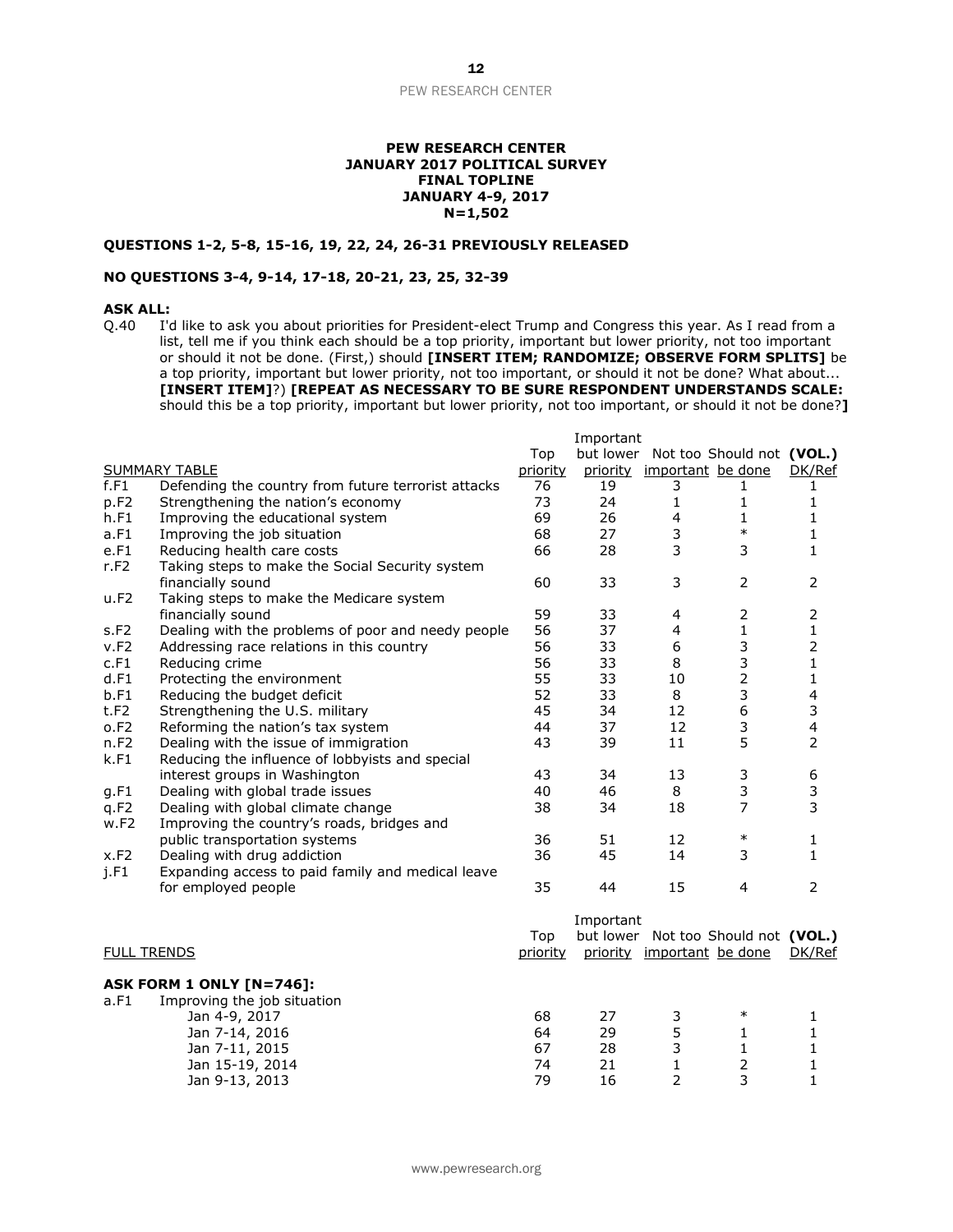|      |                              |          | Important |                                     |                |                         |
|------|------------------------------|----------|-----------|-------------------------------------|----------------|-------------------------|
|      |                              | Top      |           | but lower Not too Should not (VOL.) |                |                         |
|      |                              | priority |           | priority important be done          |                | DK/Ref                  |
|      | Jan 11-16, 2012              | 82       | 14        | 1                                   | 2              | 1                       |
|      | Jan 5-9, 2011                | 84       | 13        | $\ast$                              | 1              |                         |
|      | Jan 6-10, 2010               | 81       | 15        | 1                                   | 1              | 2                       |
|      | Jan 7-11, 2009               | 82       | 15        | 1                                   | $\mathbf{1}$   | $\mathbf 1$             |
|      | January, 2008                | 61       | 31        | 4                                   | $\mathbf 2$    | $\mathbf 2$             |
|      | January, 2007                | 57       | 30        | 10                                  | 1              | $\overline{2}$          |
|      | January, 2006                | 65       | 28        | $\overline{\mathcal{A}}$            | 1              | $\mathbf 2$             |
|      | January, 2005                | 68       | 28        | $\overline{2}$                      | 1              | $\mathbf 1$             |
|      | January, 2004                | 67       | 28        | 3                                   | 1              | $\mathbf 1$             |
|      | January, 2003                | 62       | 32        | 4                                   | $\mathbf{1}$   | 1                       |
|      | January, 2002                | 67       | 27        | $\overline{\mathcal{A}}$            | $\mathbf 1$    | $\mathbf 1$             |
|      | January, 2001                | 60       | 30        | 6                                   | $\mathbf 2$    | $\overline{2}$          |
|      | January, 2000                | 41       | 35        | 16                                  | 4              | 4                       |
|      | July, 1999                   | 54       | 30        | 10                                  | 3              | 3                       |
|      | January, 1999                | 50       | 34        | 10                                  | $\mathbf{2}$   | 4                       |
|      | January, 1998                | 54       | 32        | 10                                  | 3              | 1                       |
|      | January, 1997                | 66       | 26        | 5                                   | 2              | $\mathbf{1}$            |
|      |                              | 64       | 27        | 5                                   | $\overline{2}$ | $\overline{2}$          |
|      | December, 1994               |          |           |                                     |                |                         |
| b.F1 | Reducing the budget deficit  |          |           |                                     |                |                         |
|      | Jan 4-9, 2017                | 52       | 33        | 8                                   | 3              | 4                       |
|      | Jan 7-14, 2016               | 56       | 33        | 6                                   | $\overline{2}$ | 3                       |
|      | Jan 7-11, 2015               | 64       | 28        | 4                                   | 1              | 3                       |
|      | Jan 15-19, 2014              | 63       | 27        | 5                                   | $\mathbf 1$    | $\overline{\mathbf{4}}$ |
|      | Jan 9-13, 2013               | 72       | 20        | 3                                   | $\overline{2}$ | 3                       |
|      | Jan 11-16, 2012              | 69       | 21        | 5                                   | $\overline{2}$ | 3                       |
|      | Jan 5-9, 2011                | 64       | 27        | 3                                   | $\overline{2}$ | $\overline{\mathbf{4}}$ |
|      | Jan 6-10, 2010               | 60       | 29        | 5                                   | $\overline{2}$ | 4                       |
|      | Jan 7-11, 2009               | 53       | 33        | $\overline{\phantom{a}}$            | $\overline{2}$ | $\overline{\mathbf{4}}$ |
|      | January, 2008                | 58       | 33        | 5                                   | $\mathbf{1}$   | 3                       |
|      | January, 2007                | 53       | 34        | 7                                   | $\mathbf 2$    | 4                       |
|      | January, 2006                | 55       | 35        | 5                                   | $\mathbf{1}$   | $\overline{\mathbf{4}}$ |
|      | January, 2005                | 56       | 34        | 5                                   |                | $\frac{3}{2}$           |
|      | January, 2004                | 51       | 38        | 6                                   | 3              |                         |
|      | January, 2003                | 40       | 44        | 11                                  | $\mathbf 2$    | 3                       |
|      | January, 2002                | 35       | 44        | 13                                  | 3              | 5                       |
|      | January, 1997                | 60       | 30        | 5                                   | $\mathbf{2}$   | 3                       |
|      | December, 1994               | 65       | 26        | 5                                   | 1              | 3                       |
|      | <b>TREND FOR COMPARISON:</b> |          |           |                                     |                |                         |
|      | Paying off the national debt |          |           |                                     |                |                         |
|      | January, 2001                | 54       | 32        | 8                                   | 2              | 4                       |
|      | January, 2000                | 44       | 38        | 11                                  | 3              | 4                       |
|      | July, 1999                   | 45       | 41        | 10                                  | $\overline{2}$ |                         |
|      | January, 1999                | 42       | 43        | 10                                  | $\mathbf{1}$   | $\overline{\mathbf{4}}$ |
|      | January, 1998                | 46       | 40        | 9                                   | 3              | $\mathbf{2}$            |
| c.F1 | Reducing crime               |          |           |                                     |                |                         |
|      | Jan 4-9, 2017                | 56       | 33        | 8                                   | 3              | $\mathbf{1}$            |
|      | Jan 7-14, 2016               | 58       | 33        | 6                                   | $\overline{c}$ | $\mathbf{1}$            |
|      | Jan 7-11, 2015               | 57       | 32        | 8                                   | $\overline{2}$ | $\mathsf{2}\,$          |
|      | Jan 15-19, 2014              | 55       | 35        | 7                                   | $\overline{2}$ | $\mathbf 1$             |
|      | Jan 9-13, 2013               | 55       | 33        | 9                                   | $\overline{2}$ | $\mathbf{1}$            |
|      | Jan 11-16, 2012              | 48       | 37        | 11                                  | 2              |                         |
|      | Jan 5-9, 2011                | 44       | 43        | 10                                  | $\overline{2}$ | $\mathbf 1$             |
|      | Jan 6-10, 2010               | 49       | 39        | 8                                   | $\overline{2}$ | $\overline{2}$          |
|      |                              |          |           |                                     |                |                         |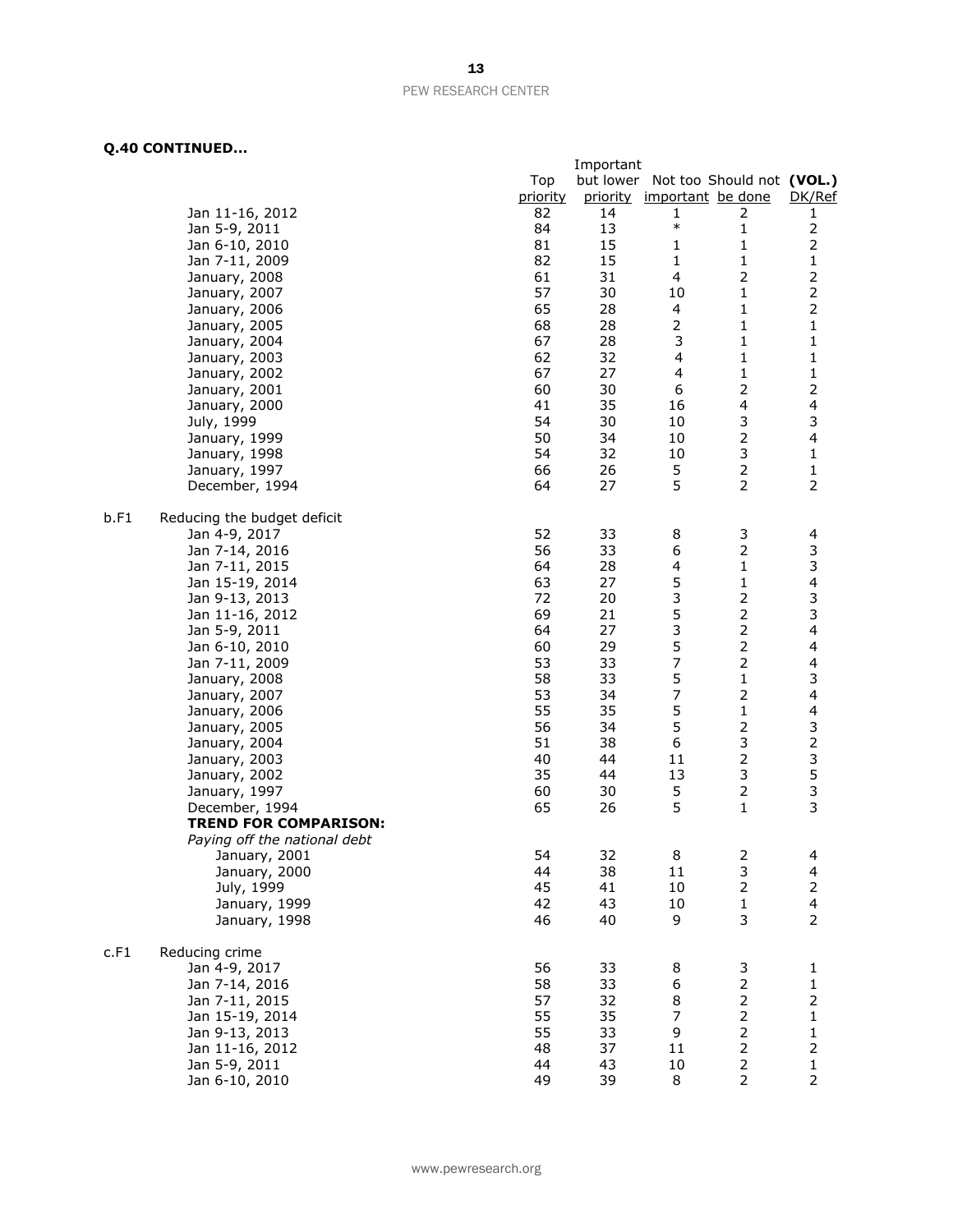|      |                            |          | Important |                            |                                     |                                            |
|------|----------------------------|----------|-----------|----------------------------|-------------------------------------|--------------------------------------------|
|      |                            | Top      |           |                            | but lower Not too Should not (VOL.) |                                            |
|      |                            | priority |           | priority important be done |                                     | DK/Ref                                     |
|      | Jan 7-11, 2009             | 46       | 41        | 9                          | 2                                   | 2                                          |
|      | January, 2008              | 54       | 36        | $\overline{7}$             | 1                                   | $\mathbf 2$                                |
|      | January, 2007              | 62       | 31        | 5                          | 1                                   | 1                                          |
|      | January, 2006              | 62       | 29        | 6                          | 1                                   | $\mathbf 2$                                |
|      | January, 2005              | 53       | 39        | 5                          | $\overline{2}$                      | $\mathbf 1$                                |
|      | January, 2004              | 53       | 34        | 9                          | $\overline{2}$                      | $\overline{2}$                             |
|      | January, 2003              | 47       | 42        | $\,8\,$                    | $\overline{2}$                      | $\mathbf 2$                                |
|      | January, 2002              | 53       | 39        | 6                          | $\ast$                              | $\overline{2}$                             |
|      | January, 2001              | 76       | 19        | 3                          | 2                                   | $\ast$                                     |
|      | January, 2000              | 69       | 24        | $\overline{\mathbf{4}}$    | 1                                   | $\mathbf 2$                                |
|      | July, 1999                 | 76       | 20        | $\mathbf 2$                | 1                                   | $\mathbf 1$                                |
|      | January, 1999              | 70       | 24        | 3                          | 1                                   | $\mathbf 2$                                |
|      | January, 1998              | 71       | 25        | $\mathbf 2$                | 1                                   | $\mathbf{1}$                               |
|      | January, 1997              | 70       | 25        | $\mathsf 3$                | $\overline{2}$                      | $\ast$                                     |
|      | December, 1994             | 78       | 17        | $\overline{2}$             | $\mathbf{1}$                        | $\overline{2}$                             |
|      |                            |          |           |                            |                                     |                                            |
| d.F1 | Protecting the environment |          |           |                            |                                     |                                            |
|      | Jan 4-9, 2017              | 55       | 33        | 10                         | 2                                   | 1                                          |
|      | Jan 7-14, 2016             | 47       | 40        | 9                          | 3                                   | 1                                          |
|      | Jan 7-11, 2015             | 51       | 37        | 9                          | 2                                   | 1                                          |
|      | Jan 15-19, 2014            | 49       | 40        | $\overline{7}$             | 3                                   | 1                                          |
|      | Jan 9-13, 2013             | 52       | 33        | 10                         | 3                                   | $\overline{c}$                             |
|      | Jan 11-16, 2012            | 43       | 39        | 15                         | 3                                   | $\ast$                                     |
|      | Jan 5-9, 2011              | 40       | 44        | 12                         | 3                                   | $\overline{2}$                             |
|      | Jan 6-10, 2010             | 44       | 42        | 11                         | $\overline{2}$                      | $\mathbf 2$                                |
|      | Jan 7-11, 2009             | 41       | 42        | 12                         | 3                                   | $\mathbf 2$                                |
|      | January, 2008              | 56       | 34        | 8                          | 1                                   | $\mathbf 1$                                |
|      | January, 2007              | 57       | 32        | 9                          | 1                                   | $\mathbf{1}$                               |
|      |                            | 57       | 35        | 6                          | 1                                   | $\mathbf 1$                                |
|      | January, 2006              | 49       | 42        | 8                          | 1                                   | $\ast$                                     |
|      | January, 2005              | 49       | 40        | 10                         | 1                                   | $\ast$                                     |
|      | January, 2004              | 39       | 50        | 9                          | 1                                   | 1                                          |
|      | January, 2003              | 44       | 42        | 12                         | 1                                   | $\mathbf 1$                                |
|      | January, 2002              | 63       | 30        | 3                          |                                     | $\mathbf{1}$                               |
|      | January, 2001              |          |           | 6                          | 3<br>$\overline{2}$                 |                                            |
|      | January, 2000              | 54<br>59 | 37<br>32  | $\overline{7}$             | $\mathbf 1$                         | $\mathbf{1}$<br>$\mathbf{1}$               |
|      | July, 1999                 |          |           | $\overline{7}$             |                                     |                                            |
|      | January, 1999              | 52       | 39        |                            | 1                                   | 1                                          |
|      | January, 1998              | 53       | 37        | 8                          | 1                                   | 1                                          |
|      | January, 1997              | 54       | 35        | 8                          | $\overline{2}$                      | 1                                          |
|      |                            |          |           |                            |                                     |                                            |
| e.F1 | Reducing health care costs |          |           |                            |                                     |                                            |
|      | Jan 4-9, 2017              | 66       | 28        | 3                          | 3                                   | 1                                          |
|      | Jan 7-14, 2016             | 61       | 29        | 5                          | 4                                   | $\mathbf 1$                                |
|      | Jan 7-11, 2015             | 64       | 26        | $\overline{\mathbf{4}}$    | 5                                   | $\mathbf 1$                                |
|      | Jan 15-19, 2014            | 59       | 31        | 4                          | 6                                   | $\mathbf 1$                                |
|      | Jan 9-13, 2013             | 63       | 26        | 4                          | 5                                   | $\overline{c}$                             |
|      | Jan 11-16, 2012            | 60       | 30        | 4                          | 5                                   | $\mathbf{1}$                               |
|      | Jan 5-9, 2011              | 61       | 28        | 4                          | 4                                   | $\begin{array}{c} 2 \\ 2 \\ 2 \end{array}$ |
|      | Jan 6-10, 2010             | 57       | 31        | $\frac{5}{5}$              | 4                                   |                                            |
|      | Jan 7-11, 2009             | 59       | 30        |                            | 4                                   |                                            |
|      | January, 2008              | 69       | 24        | 3                          | 3                                   | $\mathbf{1}$                               |
|      | January, 2007              | 68       | 24        | 4                          | 3                                   | $\mathbf 1$                                |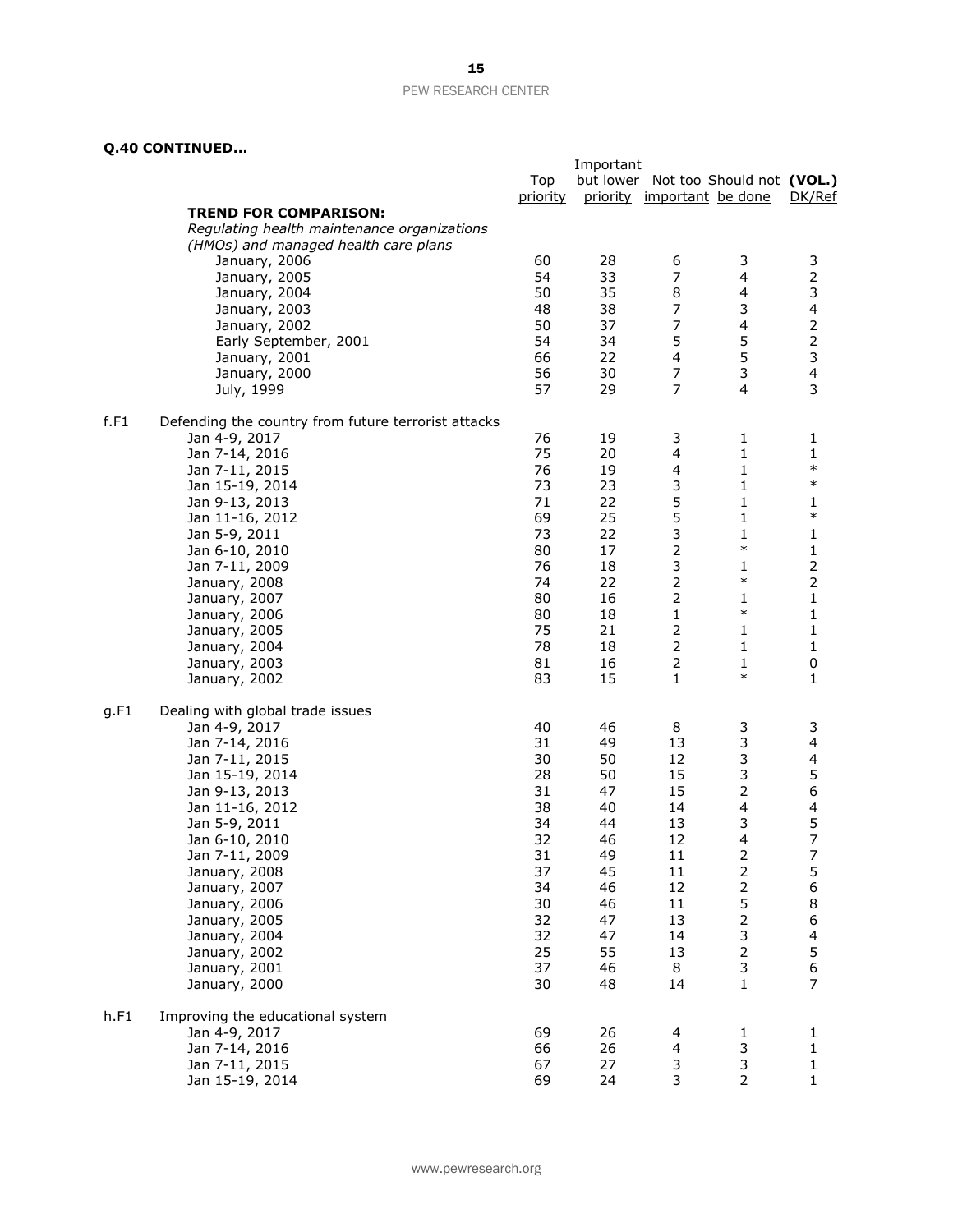|                  |                                                   |          | Important |                            |                           |                               |
|------------------|---------------------------------------------------|----------|-----------|----------------------------|---------------------------|-------------------------------|
|                  |                                                   | Top      | but lower |                            | Not too Should not (VOL.) |                               |
|                  |                                                   | priority |           | priority important be done |                           | DK/Ref                        |
|                  | Jan 9-13, 2013                                    | 70       | 22        | 4                          | 2                         | 2                             |
|                  | Jan 11-16, 2012                                   | 65       | 27        | 4                          | 3                         | 1                             |
|                  | Jan 5-9, 2011                                     | 66       | 26        | 5                          | $\overline{2}$            | 1                             |
|                  | Jan 6-10, 2010                                    | 65       | 28        | 4                          | $\overline{2}$            | 1                             |
|                  | Jan 7-11, 2009                                    | 61       | 30        | 5                          | $\mathbf{2}$              | $\mathbf 2$                   |
|                  | January, 2008                                     | 66       | 26        | 4                          | $\overline{2}$            | $\overline{2}$                |
|                  | January, 2007                                     | 69       | 25        | 4                          | $\mathbf{1}$              | $\mathbf{1}$                  |
|                  | January, 2006                                     | 67       | 26        | 4                          | $\overline{2}$            | $\mathbf{1}$                  |
|                  | January, 2005                                     | 70       | 25        | 2                          | $\overline{2}$            | 1                             |
|                  | Mid-January, 2004                                 | 71       | 23        | 4                          | 1                         | 1                             |
|                  | January, 2003                                     | 62       | 31        | 4                          | 1                         | $\overline{2}$<br>$\mathbf 2$ |
|                  | January, 2002                                     | 66       | 27        | 4<br>3                     | 1                         |                               |
|                  | Early September, 2001                             | 76<br>78 | 19<br>17  | $\mathbf{1}$               | 1<br>3                    | 1<br>1                        |
|                  | January, 2001                                     | 77       | 18        | 3                          | 1                         | $\mathbf 1$                   |
|                  | January, 2000<br>July, 1999                       | 74       | 19        | 4                          | 1                         | $\mathbf 2$                   |
|                  | January, 1999                                     | 74       | 22        | 2                          | $\mathbf{1}$              | $\mathbf{1}$                  |
|                  | January, 1998                                     | 78       | 17        | 3                          | $\mathbf{2}$              | $\ast$                        |
|                  | January, 1997                                     | 75       | 20        | 3                          | $\overline{2}$            | $\ast$                        |
|                  |                                                   |          |           |                            |                           |                               |
| <b>NO ITEM i</b> |                                                   |          |           |                            |                           |                               |
| j.F1             | Expanding access to paid family and medical leave |          |           |                            |                           |                               |
|                  | for employed people                               |          |           |                            |                           |                               |
|                  | Jan 4-9, 2017                                     | 35       | 44        | 15                         | $\overline{4}$            | 2                             |
| k.F1             | Reducing the influence of lobbyists and special   |          |           |                            |                           |                               |
|                  | interest groups in Washington                     |          |           |                            |                           |                               |
|                  | Jan 4-9, 2017                                     | 43       | 34        | 13                         | 3                         | 6                             |
|                  | Jan 7-11, 2015                                    | 43       | 37        | 12                         | $\overline{\mathbf{4}}$   | 5                             |
|                  | Jan 15-19, 2014                                   | 42       | 30        | 17                         | 5                         | 6                             |
|                  | Jan 9-13, 2013                                    | 44       | 29        | 18                         | $\overline{\mathbf{4}}$   | 6                             |
|                  | Jan 11-16, 2012                                   | 40       | 31        | 18                         | 5                         | 6                             |
|                  | Jan 5-9, 2011                                     | 37       | 31        | 19                         | 6                         | $\overline{\phantom{a}}$      |
|                  | Jan 6-10, 2010                                    | 36       | 34        | 18                         | 7                         | 6                             |
|                  | Jan 7-11, 2009                                    | 36       | 34        | 18                         | 5                         | $\overline{\phantom{a}}$      |
|                  | January, 2008                                     | 39       | 32        | 16                         | $\overline{\mathbf{4}}$   | 9                             |
|                  | January, 2007                                     | 35       | 30        | 23                         | $\overline{4}$            | 8                             |
|                  | NO ITEMS I, m                                     |          |           |                            |                           |                               |
|                  | <b>ASK FORM 2 ONLY [N=756]:</b>                   |          |           |                            |                           |                               |
| n.F2             | Dealing with the issue of immigration             |          |           |                            |                           |                               |
|                  | Jan 4-9, 2017                                     | 43       | 39        | 11                         | 5                         | 2                             |
|                  | Jan 7-14, 2016                                    | 51       | 35        | 10                         | 3                         | $\mathbf{1}$                  |
|                  | Jan 7-11, 2015                                    | 52       | 34        | 8                          | $\overline{4}$            | $\overline{2}$                |
|                  | Jan 15-19, 2014                                   | 40       | 40        | 14                         | 5                         | $\overline{2}$                |
|                  | <b>TREND FOR COMPARISON:</b>                      |          |           |                            |                           |                               |
|                  | Dealing with the issue of illegal immigration     |          |           |                            |                           |                               |
|                  | Jan 15-19, 2014                                   | 41       | 36        | 16                         | 4                         | 3                             |
|                  | Jan 9-13, 2013                                    | 39       | 40        | 13                         | $\overline{\mathbf{4}}$   | 3                             |
|                  | Jan 11-16, 2012                                   | 39       | 38        | 17                         | $\overline{\mathbf{4}}$   | $\overline{c}$                |
|                  | Jan 5-9, 2011                                     | 46       | 38        | 12                         | 3                         | $\mathbf 1$                   |
|                  | Jan 6-10, 2010                                    | 40       | 41        | 14                         | $\overline{2}$            | 3                             |
|                  | Jan 7-11, 2009                                    | 41       | 36        | 18                         | 3                         | $\overline{2}$                |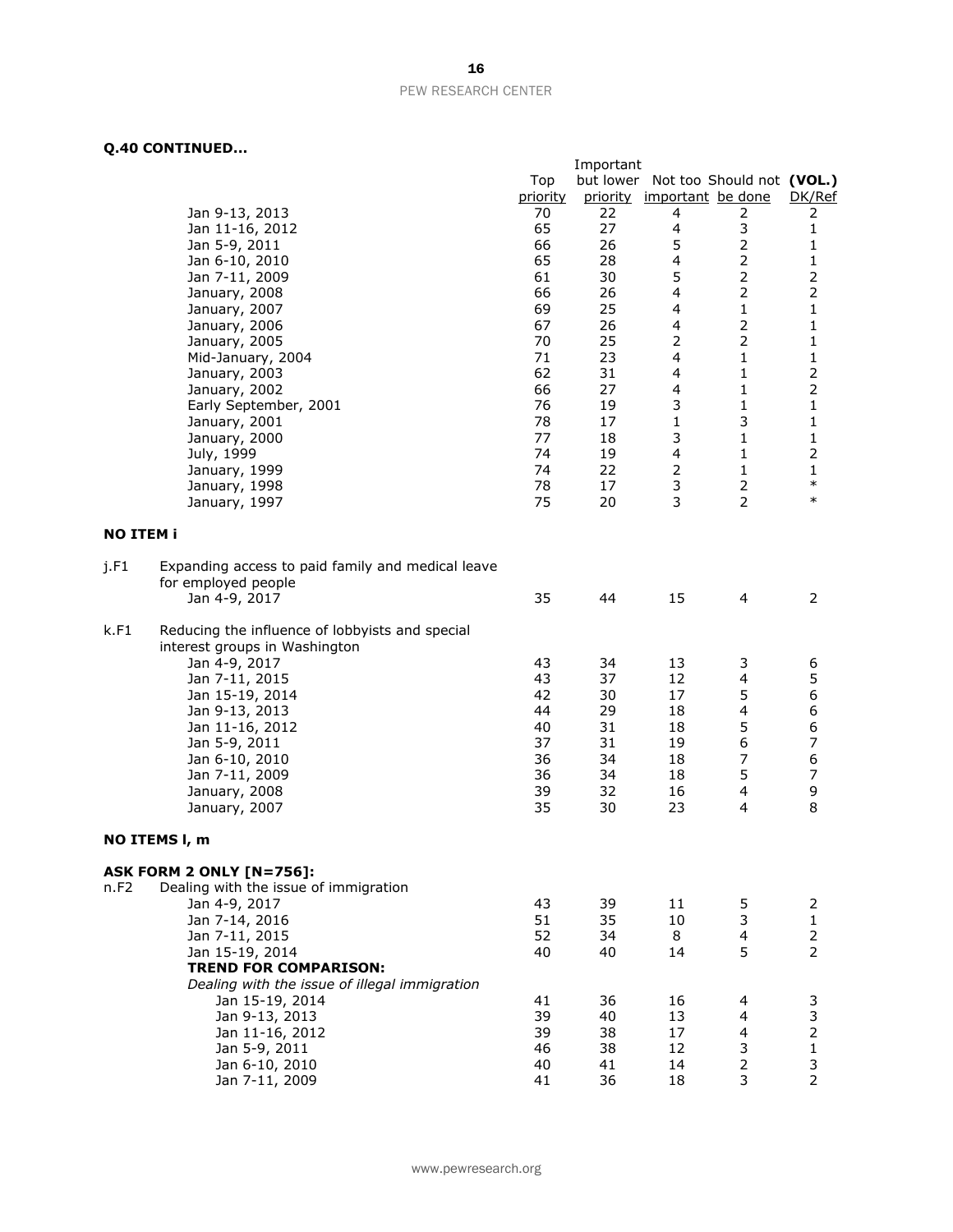#### **Q.40 CONTINUED...**

|                  |                                                 |          | Important |                                     |                |                         |
|------------------|-------------------------------------------------|----------|-----------|-------------------------------------|----------------|-------------------------|
|                  |                                                 | Top      |           | but lower Not too Should not (VOL.) |                |                         |
|                  |                                                 | priority |           | priority important be done          |                | DK/Ref                  |
|                  | January, 2008                                   | 51       | 32        | 11                                  | 3              | 3                       |
|                  | January, 2007                                   | 55       | 29        | 11                                  | 3              | $\mathbf 2$             |
| o.F2             | Reforming the nation's tax system               |          |           |                                     |                |                         |
|                  | Jan 4-9, 2017                                   | 44       | 37        | 12                                  | 3              | 4                       |
|                  | Jan 7-14, 2016                                  | 45       | 39        | 10                                  | $\mathbf 2$    | 4                       |
|                  | Jan 7-11, 2015                                  | 48       | 37        | 9                                   | 3              | $\mathsf 3$             |
|                  | Jan 15-19, 2014                                 | 55       | 33        | 6                                   | $\mathbf 2$    | $\overline{\mathbf{4}}$ |
|                  | Jan 9-13, 2013                                  | 52       | 32        | 7                                   | 3              | 6                       |
| p.F <sub>2</sub> | Strengthening the nation's economy              |          |           |                                     |                |                         |
|                  | Jan 4-9, 2017                                   | 73       | 24        | $\mathbf{1}$                        | 1              | 1                       |
|                  | Jan 7-14, 2016                                  | 75       | 22        | $\mathbf 2$                         | $\mathbf{1}$   | 1                       |
|                  | Jan 7-11, 2015                                  | 75       | 22        | $\mathbf{1}$                        | $\mathbf{1}$   | $\mathbf 1$             |
|                  | Jan 15-19, 2014                                 | 80       | 15        | $\mathbf 2$                         | $\mathbf 2$    | $\mathbf 1$             |
|                  | Jan 9-13, 2013                                  | 86       | 11        | 1                                   | 1              | $\mathbf 1$             |
|                  | Jan 11-16, 2012                                 | 86       | 11        | 1                                   | $\mathbf{1}$   | 2                       |
|                  | Jan 5-9, 2011                                   | 87       | 11        | $\mathbf{1}$                        | 1              | $\mathbf 1$             |
|                  | Jan 6-10, 2010                                  | 83       | 14        | 1                                   | 1              | $\mathbf{1}$            |
|                  | Jan 7-11, 2009                                  | 85       | 12        | $\ast$                              | 1              | 1                       |
|                  | January, 2008                                   | 75       | 20        | 2                                   | 1              | $\mathbf 2$             |
|                  | January, 2007                                   | 68       | 25        | $\overline{\mathcal{A}}$            | 2              | $\mathbf 1$             |
|                  | January, 2006                                   | 66       | 26        | 5                                   | $\mathbf{1}$   | $\mathbf 2$             |
|                  | January, 2005                                   | 75       | 22        | $\mathbf 2$                         | $\ast$         | $\mathbf 1$             |
|                  | January, 2004                                   | 79       | 16        | $\overline{2}$                      | $\mathbf{1}$   | $\overline{2}$          |
|                  | January, 2003                                   | 73       | 23        | $\mathbf 2$                         | 1              | $\mathbf 1$             |
|                  | January, 2002                                   | 71       | 26        | $\overline{2}$                      | $\ast$         | $\mathbf 1$             |
|                  | Early September, 2001 <sup>1</sup>              | 80       | 18        | $\mathbf{1}$                        | $\ast$         | $\mathbf 1$             |
|                  | January, 2001                                   | 81       | 15        | $\overline{2}$                      | 1              | $\mathbf{1}$            |
|                  | January, 2000                                   | 70       | 25        | 3                                   | 1              | 1                       |
| q.F2             | Dealing with global climate change              |          |           |                                     |                |                         |
|                  | Jan 4-9, 2017                                   | 38       | 34        | 18                                  | 7              | 3                       |
|                  | Jan 7-14, 2016                                  | 38       | 32        | 17                                  | 10             | $\mathbf 2$             |
|                  | Jan 7-11, 2015                                  | 34       | 33        | 17                                  | 13             | 3                       |
|                  | <b>TREND FOR COMPARISON:</b>                    |          |           |                                     |                |                         |
|                  | Dealing with global warming                     |          |           |                                     |                |                         |
|                  | Jan 7-11, 2015                                  | 38       | 29        | 17                                  | 14             | 2                       |
|                  | Jan 15-19, 2014                                 | 29       | 31        | 20                                  | 15             | 5                       |
|                  | Jan 9-13, 2013                                  | 28       | 36        | 18                                  | 14             | $\overline{\mathbf{4}}$ |
|                  | Jan 11-16, 2012                                 | 25       | 35        | 20                                  | 16             | 4                       |
|                  | Jan 5-9, 2011                                   | 26       | 35        | 21                                  | 14             | 4                       |
|                  | Jan 6-10, 2010                                  | 28       | 36        | 20                                  | 14             | 2                       |
|                  | Jan 7-11, 2009                                  | 30       | 37        | 19                                  | 10             | $\overline{\mathbf{4}}$ |
|                  | January, 2008                                   | 35       | 38        | 15                                  | 7              | 5                       |
|                  | January, 2007                                   | 38       | 34        | 16                                  | 8              | $\overline{4}$          |
| r.F2             | Taking steps to make the Social Security system |          |           |                                     |                |                         |
|                  | financially sound                               |          |           |                                     |                |                         |
|                  | Jan 4-9, 2017                                   | 60       | 33        | 3                                   | $\overline{2}$ | 2                       |
|                  | Jan 7-14, 2016                                  | 62       | 31        | 5                                   | 1              | 1                       |
|                  | Jan 7-11, 2015                                  | 66       | 27        | 4                                   | 1              | 1                       |
|                  | Jan 15-19, 2014                                 | 66       | 28        | 4                                   | 1              | $\mathbf{1}$            |

|<br>|<br>1

In Early September 2001, January 2001 and January 2000 the item was worded: "Keeping the economy strong."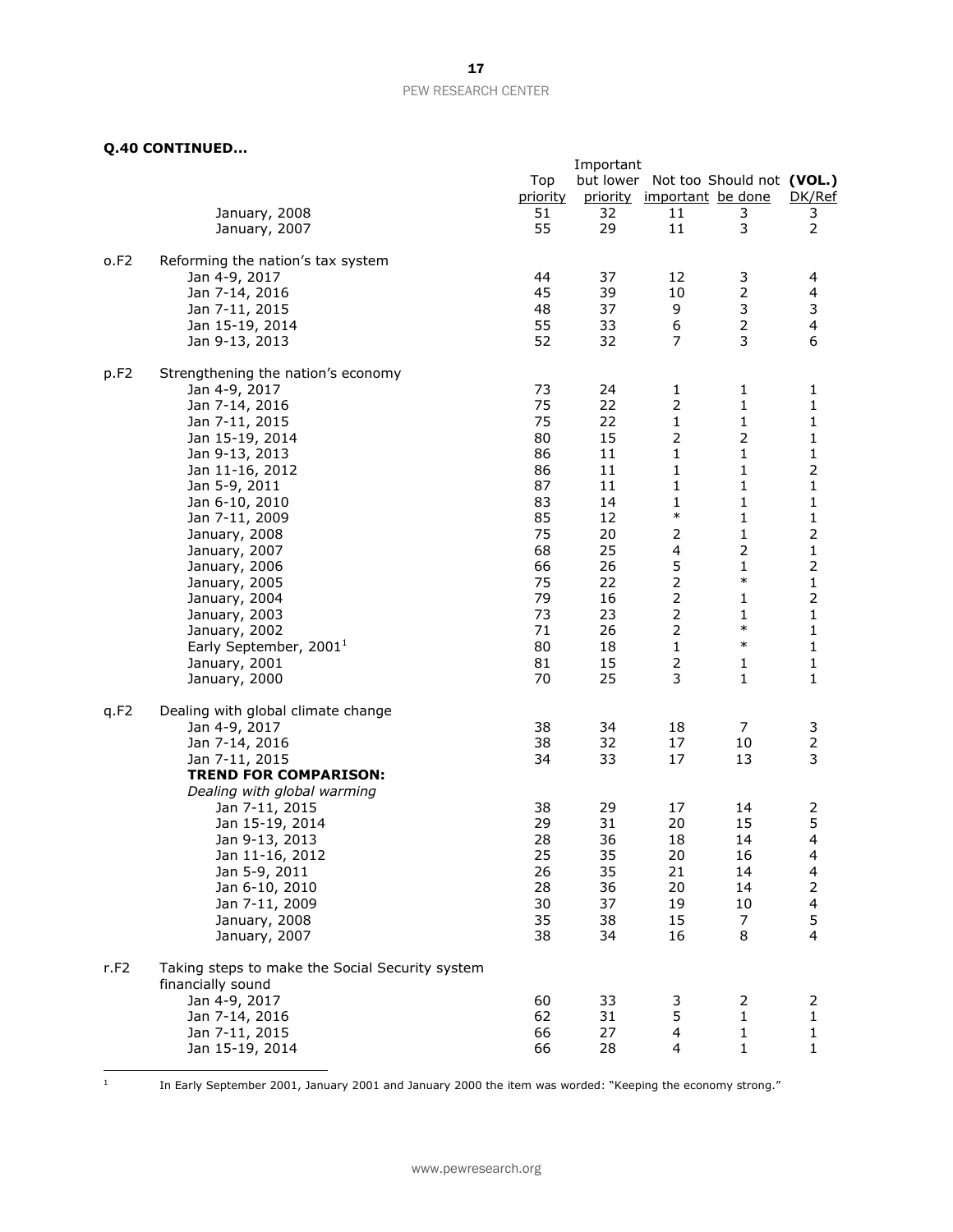|      |                                                    |          | Important |                                     |                |                         |
|------|----------------------------------------------------|----------|-----------|-------------------------------------|----------------|-------------------------|
|      |                                                    | Top      |           | but lower Not too Should not (VOL.) |                |                         |
|      |                                                    | priority |           | priority important be done          |                | DK/Ref                  |
|      | Jan 9-13, 2013                                     | 70       | 24        | 2                                   | 1              | 2                       |
|      | Jan 11-16, 2012                                    | 68       | 26        | $\mathbf 2$                         | 2              | 1                       |
|      | Jan 5-9, 2011                                      | 66       | 26        | 4                                   | 1              | 2                       |
|      | Jan 6-10, 2010                                     | 66       | 28        | 3                                   | 2              | $\mathbf 1$             |
|      | Jan 7-11, 2009                                     | 63       | 31        | 3                                   | 1              | $\overline{2}$          |
|      |                                                    | 64       | 28        | 4                                   | $\overline{2}$ | $\overline{2}$          |
|      | January, 2008                                      |          |           |                                     |                |                         |
|      | January, 2007                                      | 64       | 28        | 5                                   | $\overline{2}$ | $\mathbf 1$             |
|      | January, 2006                                      | 64       | 28        | 4                                   | $\overline{2}$ | $\overline{2}$          |
|      | January, 2005                                      | 70       | 25        | 2                                   | $\overline{2}$ | $\mathbf 1$             |
|      | January, 2004                                      | 65       | 28        | 4                                   | $\overline{2}$ | 1                       |
|      | January, 2003                                      | 59       | 34        | 4                                   | 1              | $\mathsf{2}\,$          |
|      | January, 2002                                      | 62       | 32        | 3                                   | 1              | $\mathbf 2$             |
|      | Early September, 2001                              | 74       | 22        | 2                                   | 1              | $\mathbf 1$             |
|      | January, 2001                                      | 74       | 21        | $\mathbf 1$                         | $\mathbf 2$    | $\overline{2}$          |
|      | January, 2000                                      | 69       | 27        | $\mathbf 2$                         | 1              | $\mathbf 1$             |
|      | July, 1999                                         | 73       | 23        | 3                                   | $\ast$         | $\mathbf 1$             |
|      | January, 1999                                      | 71       | 24        | 3                                   | 1              | 1                       |
|      | January, 1998                                      | 71       | 24        | $\overline{\mathbf{4}}$             | 1              | $\ast$                  |
|      | January, 1997                                      | 75       | 20        | $\overline{2}$                      | $\overline{2}$ | 1                       |
|      |                                                    |          |           |                                     |                |                         |
|      |                                                    |          |           |                                     |                |                         |
| s.F2 | Dealing with the problems of poor and needy people |          |           |                                     |                |                         |
|      | Jan 4-9, 2017                                      | 56       | 37        | 4                                   | 1              | 1                       |
|      | Jan 7-14, 2016                                     | 54       | 36        | 8                                   | 1              | 1                       |
|      | Jan 7-11, 2015                                     | 55       | 35        | 7                                   | $\overline{2}$ | 1                       |
|      | Jan 15-19, 2014                                    | 49       | 39        | 8                                   | $\overline{2}$ | $\overline{2}$          |
|      | Jan 9-13, 2013                                     | 57       | 32        | 6                                   | 3              | $\mathsf{2}$            |
|      | Jan 11-16, 2012                                    | 52       | 36        | 8                                   | $\overline{2}$ | $\mathbf 2$             |
|      | Jan 5-9, 2011                                      | 52       | 36        | 8                                   | $\overline{2}$ | $\mathbf 2$             |
|      | Jan 6-10, 2010                                     | 53       | 38        | 6                                   | $\overline{2}$ | $\overline{\mathbf{c}}$ |
|      | Jan 7-11, 2009                                     | 50       | 39        | 6                                   | 3              | $\mathbf 2$             |
|      | January, 2008                                      | 51       | 37        | 7                                   | 2              | 3                       |
|      | January, 2007                                      | 55       | 36        | 6                                   | $\overline{2}$ | $\mathbf{1}$            |
|      | January, 2006                                      | 55       | 36        | 6                                   | 1              | $\mathsf{2}$            |
|      | January, 2005                                      | 59       | 34        | 5                                   | 1              | $\mathbf{1}$            |
|      | January, 2004                                      | 50       | 42        | 6                                   | 1              | $\mathbf{1}$            |
|      |                                                    | 48       | 45        | 5                                   | 1              | $\mathbf 1$             |
|      | January, 2003                                      |          |           |                                     |                |                         |
|      | January, 2002                                      | 44       | 46        | 7                                   | 2              | 1                       |
|      | January, 2001                                      | 63       | 28        | 6                                   | 1              |                         |
|      | January, 2000                                      | 55       | 38        | 4                                   | 1              | $\overline{2}$          |
|      | July, 1999                                         | 60       | 33        | 5                                   | 1              | $\mathbf{1}$            |
|      | January, 1999                                      | 57       | 37        | 4                                   | 1              | 1                       |
|      | January, 1998                                      | 57       | 34        | 6                                   | $\overline{2}$ | $\mathbf 1$             |
|      | January, 1997                                      | 57       | 35        | 6                                   | $\overline{2}$ | $\overline{2}$          |
|      |                                                    |          |           |                                     |                |                         |
| t.F2 | Strengthening the U.S. military                    |          |           |                                     |                |                         |
|      | Jan 4-9, 2017                                      | 45       | 34        | 12                                  | 6              | 3                       |
|      | Jan 7-14, 2016                                     | 49       | 29        | 14                                  | 7              | $\mathbf{1}$            |
|      | Jan 7-11, 2015                                     | 52       | 31        | 9                                   | 6              | $\mathbf{1}$            |
|      | Jan 15-19, 2014                                    | 43       | 36        | 14                                  | 6              | $\mathbf{1}$            |
|      | Jan 9-13, 2013                                     | 41       | 36        | 14                                  | 7              | $\mathsf{2}$            |
|      | Jan 11-16, 2012                                    | 39       | 36        | 15                                  | 8              | $\overline{c}$          |
|      | Jan 5-9, 2011                                      | 43       | 35        | 14                                  | 6              | 3                       |
|      | Jan 6-10, 2010                                     | 49       | 35        | 10                                  | 5              | 1                       |
|      | Jan 7-11, 2009                                     | 44       | 39        | 8                                   | 4              | 5                       |
|      | January, 2008                                      | 42       | 38        | 12                                  | 5              | 3                       |
|      |                                                    |          |           |                                     |                |                         |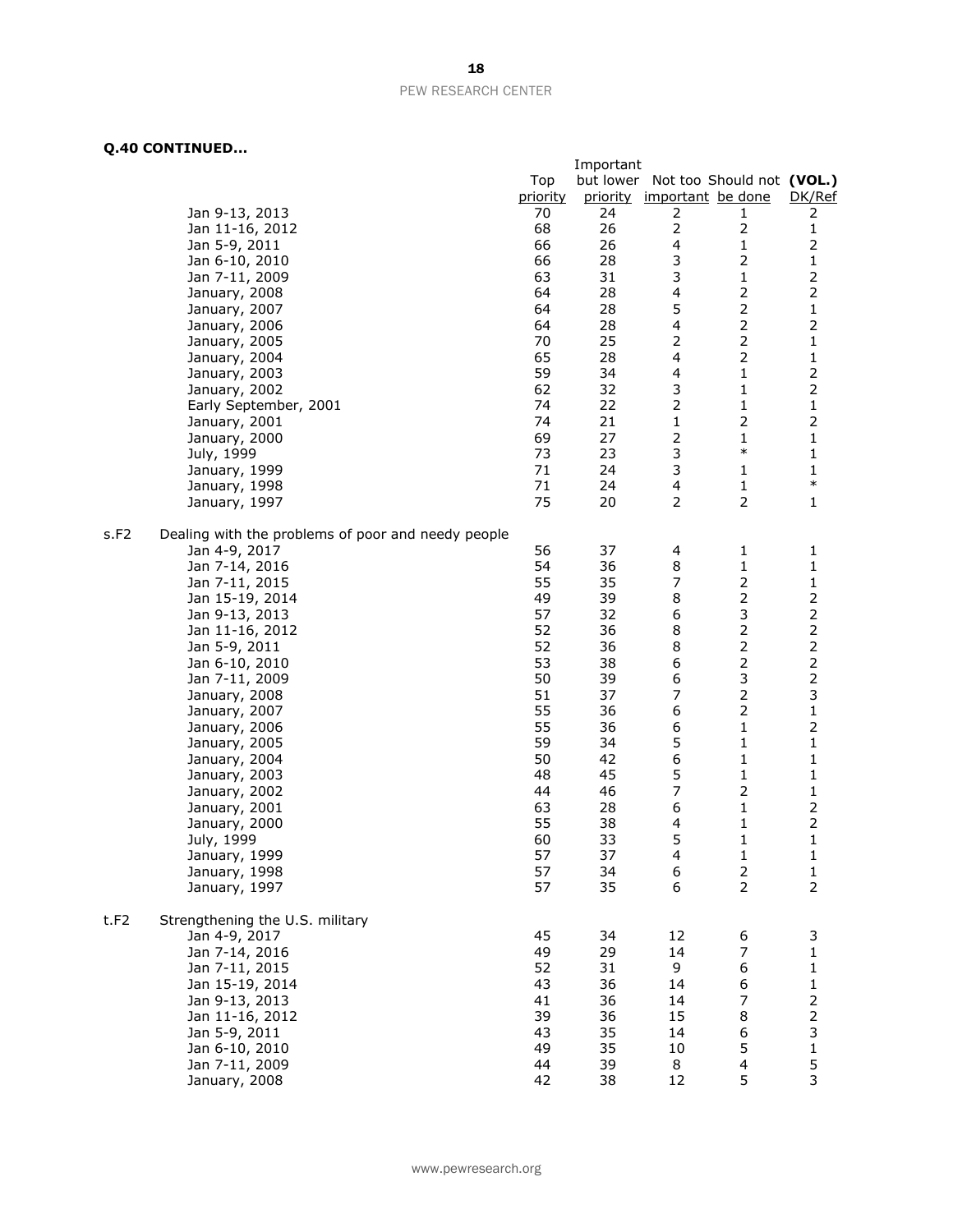|      |                                                                             | Important |    |                                     |                |                |  |  |
|------|-----------------------------------------------------------------------------|-----------|----|-------------------------------------|----------------|----------------|--|--|
|      |                                                                             | Top       |    | but lower Not too Should not (VOL.) |                |                |  |  |
|      |                                                                             | priority  |    | priority important be done          |                | DK/Ref         |  |  |
|      | January, 2007                                                               | 46        | 35 | 10                                  | 5              | 4              |  |  |
|      | January, 2006                                                               | 42        | 36 | 13                                  | 6              | 3              |  |  |
|      | January, 2005                                                               | 52        | 35 | 8                                   | 3              | $\overline{2}$ |  |  |
|      | January, 2004                                                               | 48        | 31 | 15                                  | 5              | $\mathbf 1$    |  |  |
|      |                                                                             | 48        | 34 | 11                                  | 4              | 3              |  |  |
|      | January, 2003                                                               |           |    |                                     |                | $\mathbf 2$    |  |  |
|      | January, 2002                                                               | 52        | 37 | 7                                   | $\overline{2}$ |                |  |  |
|      | January, 2001                                                               | 48        | 37 | 8                                   | 5              | $\overline{2}$ |  |  |
| u.F2 | Taking steps to make the Medicare system                                    |           |    |                                     |                |                |  |  |
|      | financially sound                                                           |           |    |                                     |                |                |  |  |
|      | Jan 4-9, 2017                                                               | 59        | 33 | 4                                   | $\overline{2}$ | $\overline{2}$ |  |  |
|      | Jan 7-14, 2016                                                              | 58        | 34 | 5                                   | $\mathbf 2$    | $\mathbf 1$    |  |  |
|      | Jan 7-11, 2015                                                              | 61        | 33 | 3                                   |                | $\mathbf 1$    |  |  |
|      | Jan 15-19, 2014                                                             | 61        | 30 | $\boldsymbol{6}$                    | $\overline{2}$ | $\mathbf 2$    |  |  |
|      | Jan 9-13, 2013                                                              | 65        | 29 | 3                                   | $\overline{2}$ | $\mathbf 2$    |  |  |
|      | Jan 11-16, 2012                                                             | 61        | 31 | 5                                   | $\mathbf{1}$   | $\mathbf 1$    |  |  |
|      | Jan 5-9, 2011                                                               | 61        | 31 | 4                                   | $\mathbf 2$    |                |  |  |
|      | Jan 6-10, 2010                                                              | 63        | 30 | 4                                   | $\mathbf{1}$   | $\frac{3}{2}$  |  |  |
|      | Jan 7-11, 2009                                                              | 60        | 32 | 5                                   | 1              | $\overline{c}$ |  |  |
|      | January, 2008                                                               | 60        | 33 | 4                                   | 1              | $\overline{a}$ |  |  |
|      | January, 2007                                                               | 63        | 31 | 3                                   | 1              | $\mathbf 2$    |  |  |
|      |                                                                             | 62        | 30 | $\overline{\mathbf{4}}$             | $\mathbf 2$    | $\overline{c}$ |  |  |
|      | January, 2006                                                               |           |    |                                     |                | $\ast$         |  |  |
|      | January, 2005                                                               | 67        | 29 | 3                                   | 1              |                |  |  |
|      | January, 2004                                                               | 62        | 32 | 4                                   | 1<br>$\ast$    | $\mathbf 1$    |  |  |
|      | January, 2003                                                               | 56        | 39 | 4                                   |                | $\mathbf 1$    |  |  |
|      | January, 2002                                                               | 55        | 38 | 5                                   | 1              | $\mathbf 1$    |  |  |
|      | January, 2001                                                               | 71        | 24 | $\overline{2}$                      | 1              | $\mathbf 2$    |  |  |
|      | January, 2000                                                               | 64        | 30 | 3                                   | $\mathbf{1}$   | $\overline{2}$ |  |  |
|      | July, 1999                                                                  | 71        | 24 | 3                                   | $\mathbf{1}$   | $\mathbf 1$    |  |  |
|      | January, 1999                                                               | 62        | 33 | $\overline{2}$                      | 1              | $\overline{2}$ |  |  |
|      | January, 1998                                                               | 64        | 31 | 3                                   | 1              | $\mathbf 1$    |  |  |
|      | January, 1997                                                               | 64        | 31 | 3                                   | $\mathbf{1}$   | $1\,$          |  |  |
| v.F2 | Addressing race relations in this country                                   |           |    |                                     |                |                |  |  |
|      | Jan 4-9, 2017                                                               | 56        | 33 | 6                                   | 3              | 2              |  |  |
|      | Jan 7-11, 2015                                                              | 49        | 33 | 10                                  | 6              | $\overline{2}$ |  |  |
|      | <b>TREND FOR COMPARISON:</b>                                                |           |    |                                     |                |                |  |  |
|      |                                                                             |           |    |                                     |                |                |  |  |
|      | Working to reduce racial tensions                                           |           |    |                                     |                |                |  |  |
|      | January, 2003                                                               | 33        | 43 | 18                                  | 4              | $\overline{c}$ |  |  |
|      | January, 2001                                                               | 52        | 35 | 7                                   | 3              | 3              |  |  |
|      | January, 2000                                                               | 46        | 40 | 10                                  | $\mathcal{P}$  |                |  |  |
|      | July, 1999                                                                  | 49        | 37 | 8                                   | 4              | $\mathbf 2$    |  |  |
|      | January, 1999                                                               | 49        | 35 | 11                                  | 3              | $\mathsf{2}\,$ |  |  |
|      | January, 1998                                                               | 41        | 38 | 13                                  | $\overline{7}$ | $\mathbf 1$    |  |  |
|      | January, 1997                                                               | 50        | 34 | 9                                   | 5              | $\mathbf 2$    |  |  |
| w.F2 | Improving the country's roads, bridges and<br>public transportation systems |           |    |                                     |                |                |  |  |
|      | Jan 4-9, 2017                                                               | 36        | 51 | 12                                  | $\ast$         | 1              |  |  |
|      | Jan 7-11, 2015                                                              | 42        | 47 | 9                                   | 1              | $\mathbf 1$    |  |  |
|      | Jan 15-19, 2014                                                             | 39        | 46 | 13                                  | 1              | $\mathbf 1$    |  |  |
|      | Jan 9-13, 2013                                                              | 30        | 51 | 16                                  | 2              | $\mathbf 2$    |  |  |
|      | Jan 11-16, 2012                                                             | 30        | 52 | 15                                  | 2              | $\mathbf 1$    |  |  |
|      | Jan 5-9, 2011                                                               | 33        | 48 | 16                                  | $\mathbf{2}$   | $\overline{2}$ |  |  |
|      |                                                                             |           |    |                                     |                |                |  |  |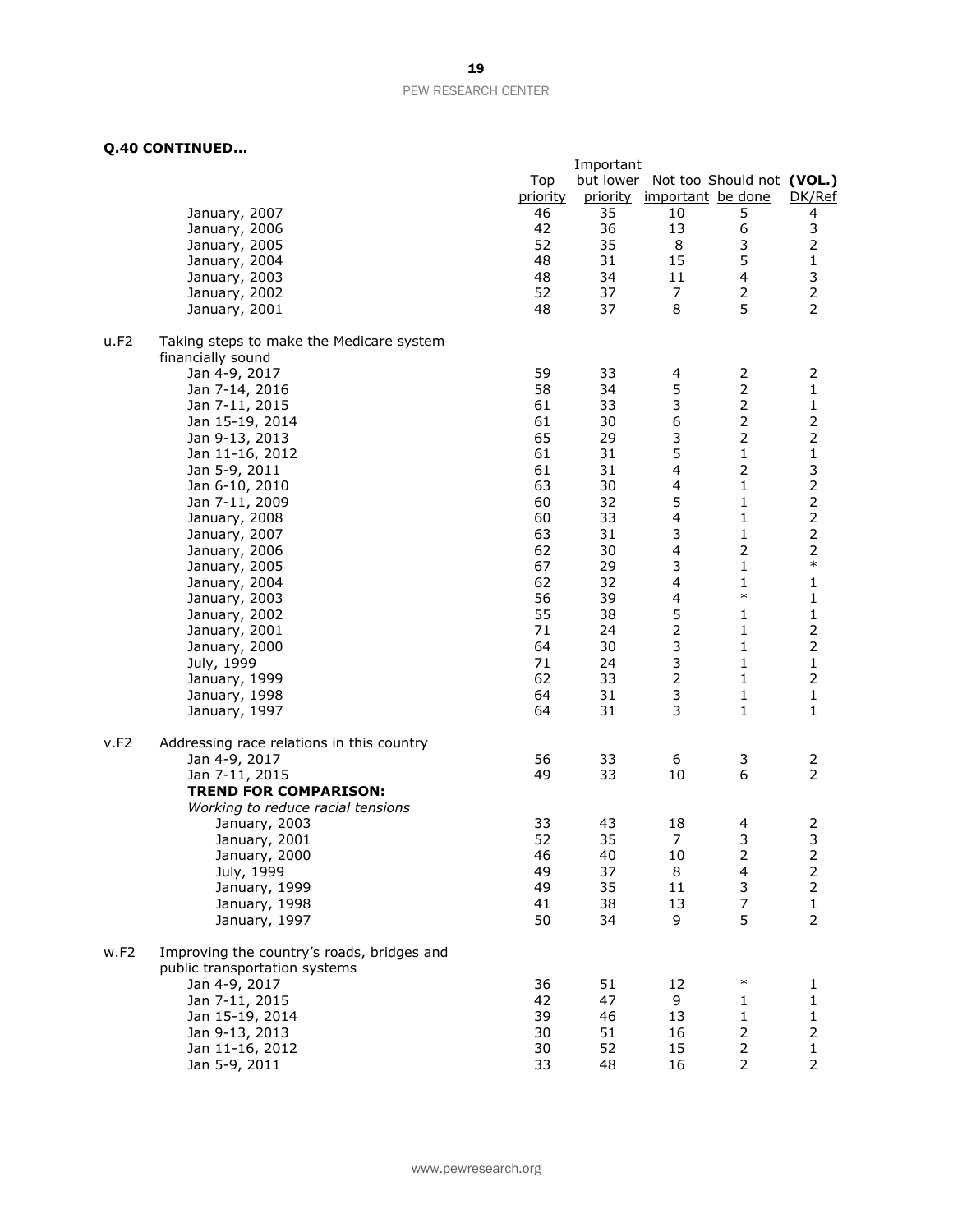#### **Q.40 CONTINUED...**

|      |                             |     | Important                           |    |                                            |  |  |  |  |
|------|-----------------------------|-----|-------------------------------------|----|--------------------------------------------|--|--|--|--|
|      |                             | Top | but lower Not too Should not (VOL.) |    |                                            |  |  |  |  |
|      |                             |     |                                     |    | priority priority important be done DK/Ref |  |  |  |  |
| x.F2 | Dealing with drug addiction |     |                                     |    |                                            |  |  |  |  |
|      | Jan 4-9, 2017               | 36  | 45.                                 | 14 | $\sim$ $\sim$                              |  |  |  |  |
|      |                             |     |                                     |    |                                            |  |  |  |  |

#### **NO QUESTIONS 41-43, 45-49, 54-57, 59, 62, 68-69**

#### **QUESTIONS 44, 50a-c, 50f, 51, 52-53, 58, 60-61, 63-67, 70-73 PREVIOUSLY RELEASED**

#### **QUESTION 50d-e HELD FOR FUTURE RELEASE**

#### **ASK ALL:**

PARTY In politics TODAY, do you consider yourself a Republican, Democrat, or independent? **ASK IF INDEP/NO PREF/OTHER/DK/REF (PARTY=3,4,5,9):**<br>PARTYLN As of today do you lean more to the Republican Pa

As of today do you lean more to the Republican Party or more to the Democratic Party?

|                      |            |          |                        | (VOL.)         | (VOL.)       |                |      |      |
|----------------------|------------|----------|------------------------|----------------|--------------|----------------|------|------|
|                      |            |          |                        | No             | Other        | (VOL.)         | Lean | Lean |
|                      | Republican | Democrat | Independent preference |                | party        | DK/Ref         | Rep  | Dem  |
| Jan 4-9, 2017        | 25         | 28       | 41                     | 4              | $\ast$       | 1              | 18   | 19   |
| Nov 30-Dec 5, 2016   | 24         | 33       | 35                     | 5              | 1            | 3              | 15   | 16   |
| Oct 20-25, 2016      | 26         | 33       | 36                     | 3              | $\ast$       | $\overline{2}$ | 15   | 17   |
| Aug 23-Sep 2, 2016   | 27         | 32       | 33                     | 5              | $\ast$       | 3              | 11   | 16   |
| Aug 9-16, 2016       | 27         | 32       | 35                     | $\overline{2}$ | 1            | $\overline{2}$ | 13   | 16   |
| Jun 15-26, 2016      | 24         | 33       | 37                     | $\overline{4}$ | $\mathbf{1}$ | $\overline{2}$ | 16   | 16   |
| Apr 12-19, 2016      | 25         | 32       | 37                     | 3              | $\mathbf{1}$ | $\overline{2}$ | 16   | 17   |
| Mar 17-26, 2016      | 25         | 31       | 38                     | 3              | $\ast$       | $\overline{2}$ | 15   | 20   |
| Jan 7-14, 2016       | 24         | 30       | 38                     | 5              | $\mathbf{1}$ | $\overline{2}$ | 14   | 17   |
| <b>Yearly Totals</b> |            |          |                        |                |              |                |      |      |
| 2016                 | 25.4       | 32.0     | 36.5                   | 3.4            | .5           | 2.2            | 14.6 | 17.0 |
| 2015                 | 23.7       | 30.4     | 40.1                   | 3.6            | .4           | 1.8            | 16.4 | 17.3 |
| 2014                 | 23.2       | 31.5     | 39.5                   | 3.1            | .7           | 2.0            | 16.2 | 16.5 |
| 2013                 | 23.9       | 32.1     | 38.3                   | 2.9            | .5           | 2.2            | 16.0 | 16.0 |
| 2012                 | 24.7       | 32.6     | 36.4                   | 3.1            | .5           | 2.7            | 14.4 | 16.1 |
| 2011                 | 24.3       | 32.3     | 37.4                   | 3.1            | .4           | 2.5            | 15.7 | 15.6 |
| 2010                 | 25.2       | 32.7     | 35.2                   | 3.6            | .4           | 2.8            | 14.5 | 14.1 |
| 2009                 | 23.9       | 34.4     | 35.1                   | 3.4            | .4           | 2.8            | 13.1 | 15.7 |
| 2008                 | 25.7       | 36.0     | 31.5                   | 3.6            | $\cdot$ 3    | 3.0            | 10.6 | 15.2 |
| 2007                 | 25.3       | 32.9     | 34.1                   | 4.3            | .4           | 2.9            | 10.9 | 17.0 |
| 2006                 | 27.8       | 33.1     | 30.9                   | 4.4            | .3           | 3.4            | 10.5 | 15.1 |
| 2005                 | 29.3       | 32.8     | 30.2                   | 4.5            | .3           | 2.8            | 10.3 | 14.9 |
| 2004                 | 30.0       | 33.5     | 29.5                   | 3.8            | $\cdot$      | 3.0            | 11.7 | 13.4 |
| 2003                 | 30.3       | 31.5     | 30.5                   | 4.8            | .5           | 2.5            | 12.0 | 12.6 |
| 2002                 | 30.4       | 31.4     | 29.8                   | 5.0            | .7           | 2.7            | 12.4 | 11.6 |
| 2001                 | 29.0       | 33.2     | 29.5                   | 5.2            | .6           | 2.6            | 11.9 | 11.6 |
| 2001 Post-Sept 11    | 30.9       | 31.8     | 27.9                   | 5.2            | .6           | 3.6            | 11.7 | 9.4  |
| 2001 Pre-Sept 11     | 27.3       | 34.4     | 30.9                   | 5.1            | $.6\,$       | 1.7            | 12.1 | 13.5 |
| 2000                 | 28.0       | 33.4     | 29.1                   | 5.5            | .5           | 3.6            | 11.6 | 11.7 |
| 1999                 | 26.6       | 33.5     | 33.7                   | 3.9            | .5           | 1.9            | 13.0 | 14.5 |
| 1998                 | 27.9       | 33.7     | 31.1                   | 4.6            | .4           | 2.3            | 11.6 | 13.1 |
| 1997                 | 28.0       | 33.4     | 32.0                   | 4.0            | .4           | 2.3            | 12.2 | 14.1 |
| 1996                 | 28.9       | 33.9     | 31.8                   | 3.0            | .4           | 2.0            | 12.1 | 14.9 |
| 1995                 | 31.6       | 30.0     | 33.7                   | 2.4            | .6           | 1.3            | 15.1 | 13.5 |
| 1994                 | 30.1       | 31.5     | 33.5                   | 1.3            | $- -$        | 3.6            | 13.7 | 12.2 |
| 1993                 | 27.4       | 33.6     | 34.2                   | 4.4            | 1.5          | 2.9            | 11.5 | 14.9 |
| 1992                 | 27.6       | 33.7     | 34.7                   | 1.5            | 0            | 2.5            | 12.6 | 16.5 |
| 1991                 | 30.9       | 31.4     | 33.2                   | $\mathbf 0$    | 1.4          | 3.0            | 14.7 | 10.8 |